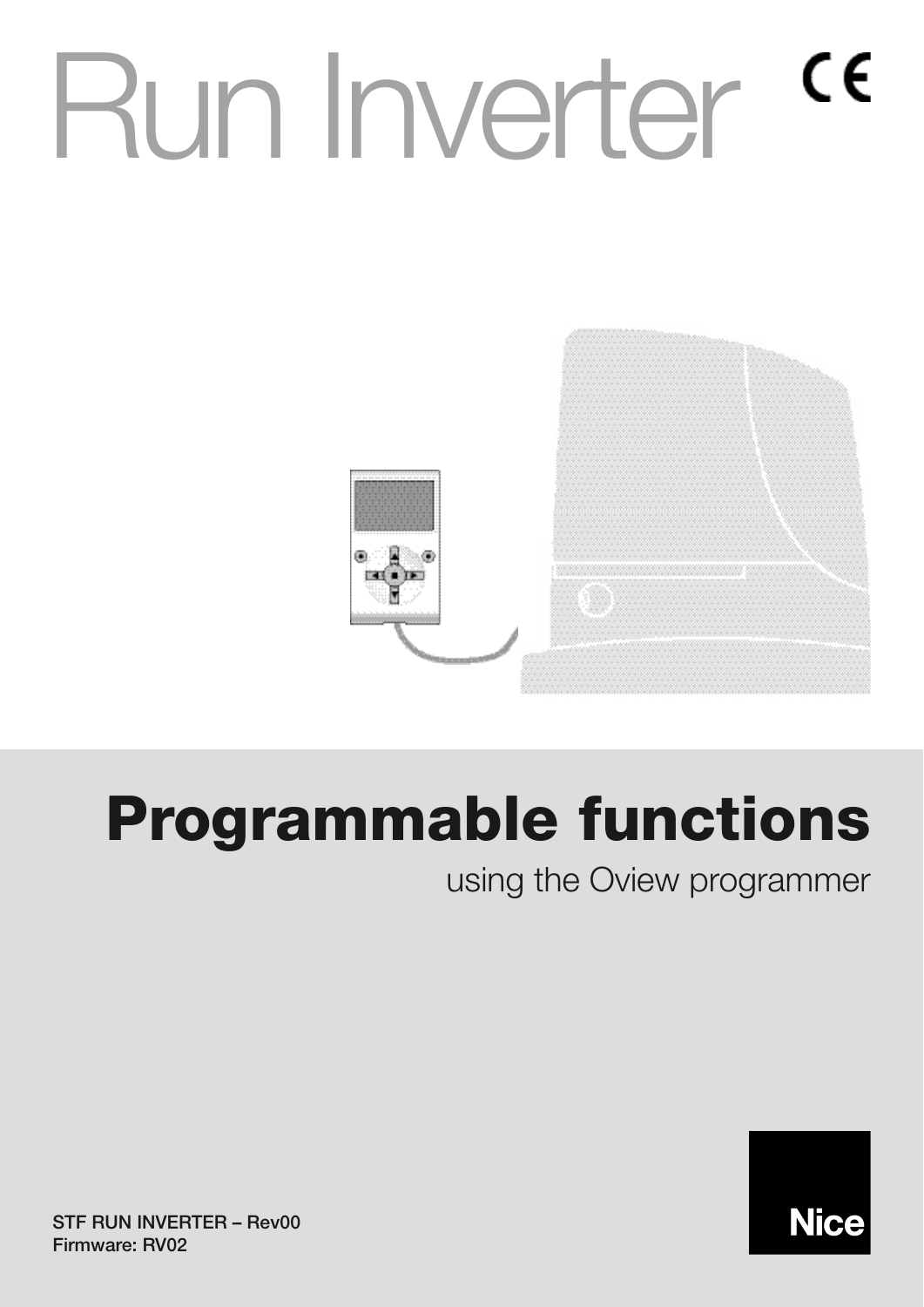# **COMMON FUNCTIONS**

#### **name**

This parameter enables the user to assign the automation with a name other than the original, to facilitate identification (e.g. northern gate").

A name comprising maximum 24 characters, including spaces, is admitted.

# **series**

This parameter can be set with a value from 0 to 63; the factory setting is "0".

The series is a number that has to be assigned to each gearmotor, receiver or other device potentially connectable on a BusT4 network, to define its "classification area". Subsequently, when using automations in a complex system, all devices with the same series number can be controlled simultaneously.

# **address**

This parameter can be set with a value from 1 to 128; the factory setting is "2" for Receivers and 3 for Control Units. The address is a number that has to be assigned to each gearmotor, receiver or other device potentially connectable on a BusT4 network, to distinguish it from other devices in a **series**. Therefore all devices within a series must have a different address from one another.

# **group**

This parameter can be set with a value from 1 to 14, or "None"; the factory setting is "None".

The function enables the user to assign a number to a device to be controlled (for example a gearmotor or other device potentially connectable to a BusT4 network), which enables this device to belong to a specific "command group".

Several devices, also if belonging to different **series**, can form part of the same group. Up to 14 groups of devices can be created and, in particular, the same device may be inserted in 4 different groups.

In a device network, use of this function enables:

**-** simultaneous control of different devices inserted in a **group**, even if some of these belong to different **series**;

**-** use of a single receiver, installed in one of the devices belonging to the group, to control all the devices belonging to this group.

# **firmware version** *(not modifiable)*

This function enables the display of the version of the firmware present in a device.

# **hardware version** *(not modifiable)*

This function enables the display of the version of the hardware present in a device.

# **serial number** *(not modifiable)*

This function enables the display of the serial number identifying a specific device. This number is different for each device, even if of the same model.

# **password management**

This function is useful to restrict access by unauthorised personnel to all or some of the programming functions of a device. If a device is password protected, the user must perform the "log in" procedure to proceed with a programming session, followed by the "log out" procedure on completion of the programming procedure. *Note – the "log out" procedure enables the user to prevent access by unauthorised personnel, by re-activating the existing password.* **Caution!** – *When programming the password on several devices (for example in Oview, the Control unit, Receiver etc.), we recommend using the same password for all devices including Oview. This will avoid the need to repeat the login procedure each time the device is changed during use of Oview and the connected Software.*

Two types of password can be programmed on the devices (including Oview).

- the **user password**, comprising maximum 6 alphanumeric characters. **Caution!** Do not use uppercase letters.
- the **installer password**, comprising maximum 6 alphanumeric characters. **Caution!** Do not use uppercase letters.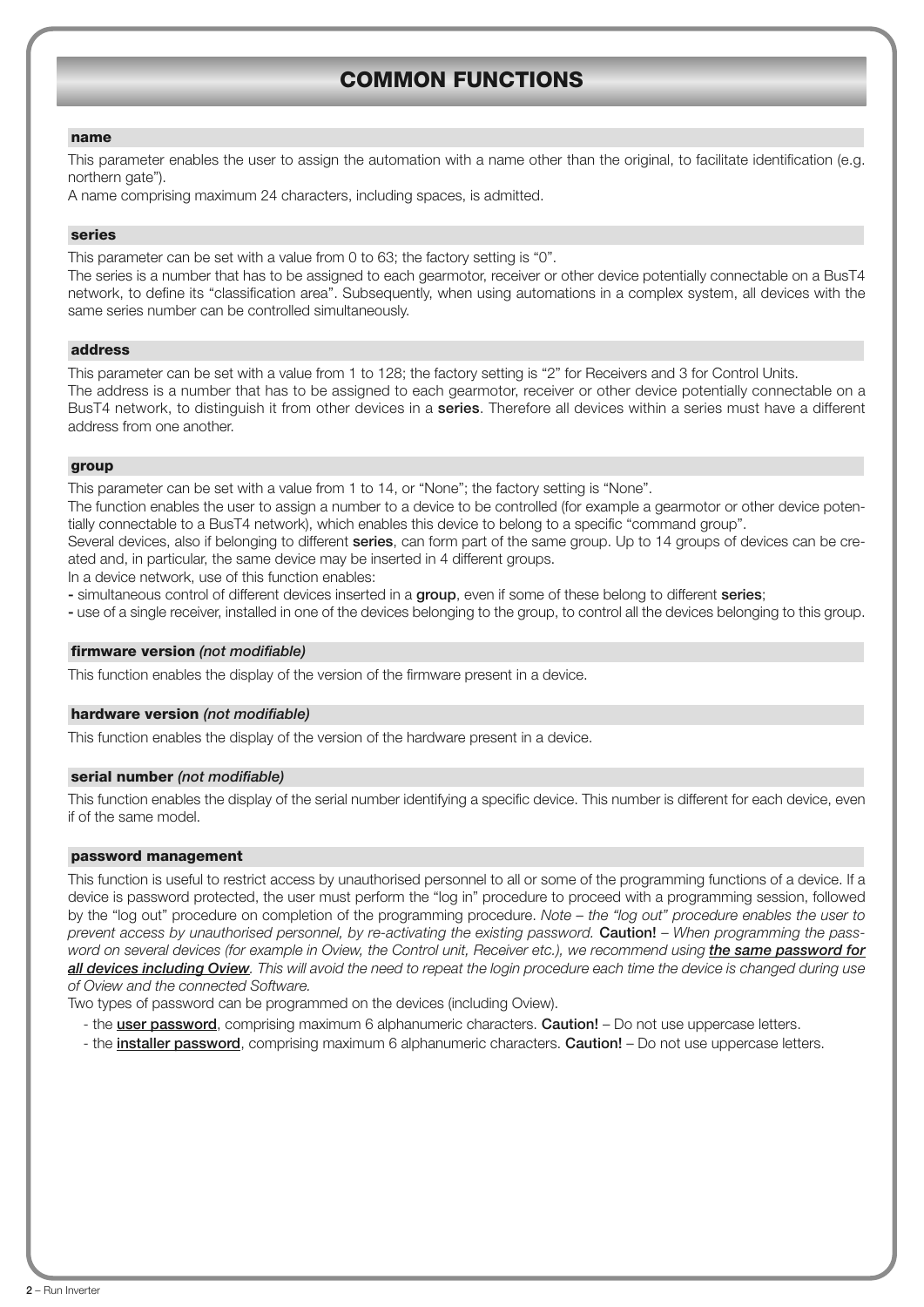# **CONTROL UNIT FUNCTIONS**

# **Installation**

# **bluebus search**

This function enables start-up of the procedure for learning the devices connected to the Bluebus input and the HALT input of the control unit of an automation. **Important** – To activate the device search, press "Start".

# **position search**

This function enables the measurement of the distance between the Closing limit position and Opening limit position (length of the gate leaf). This measurement is used by the control unit to censure the precise calculation of the points (positions) at which the gate leaf must start to decelerate during a manoeuvre and to determine the partial opening positions. To activate the position search, press "**Start**".

# **positions**

# • **maximum opening**

This function enables the display of the Opening limit position, after the relative learning procedure has been completed.

# • **deceleration on opening**

This function is expressed in metres. This enables programming of the precise point (position) at which the gate should start decelerating before reaching the limit switch at the end of the Opening manoeuvre. After programming the required point, press "**OK**" to save the value.

# • **partial open 1**

This function is expressed in metres. During the opening manoeuvre this enables programming of the precise point (position) at which the gate stops travel (partial open). After programming the required point, press "**OK**" to save the value.

# • **partial open 2**

This function is expressed in metres. During the opening manoeuvre this enables programming of the precise point (position) at which the gate stops travel (partial open). After programming the required point, press "**OK**" to save the value.

# • **partial open 3**

This function is expressed in metres. During the opening manoeuvre this enables programming of the precise point (position) at which the gate stops travel (partial open). After programming the required point, press "**OK**" to save the value.

# • **deceleration on closing**

This function is expressed in metres. This enables programming of the precise point (position) at which the gate should start decelerating before reaching the limit switch at the end of the Closing manoeuvre. After programming the required point, press "**OK**" to save the value.

# **data deletion**

This function enables the user to delete the configuration of a control unit and the relative stored data, selecting items from a series. These items are:

❏ **positions** – enables deletion of all memorised positions;

❏ **bluebus devices** – enables deletion of the configuration of the Bluebus devices and the HALT input;

❏ **function values** – enables deletion of all values and settings of functions envisaged on the control unit;

❏ **all** – enables the deletion of all data in the Control unit memory excluding the reserved parameters: series, address, hardware version, software version, serial number.

# **Basic parameters**

# **automatic closure**

This parameter type is ON/OFF; the factory setting is "OFF". This function enables the activation of automatic closure at the end of an opening manoeuvre in the control unit of the automation. If the function is active (ON) the automatic closure manoeuvre starts at the end of the wait time programmed in the function "pause time".

If the function is not active (OFF) the Control unit operation mode is "semiautomatic".

# **pause time**

This parameter is expressed in seconds and can be set with a value from 0 to 250 sec.; the factory setting is 30 sec. This func-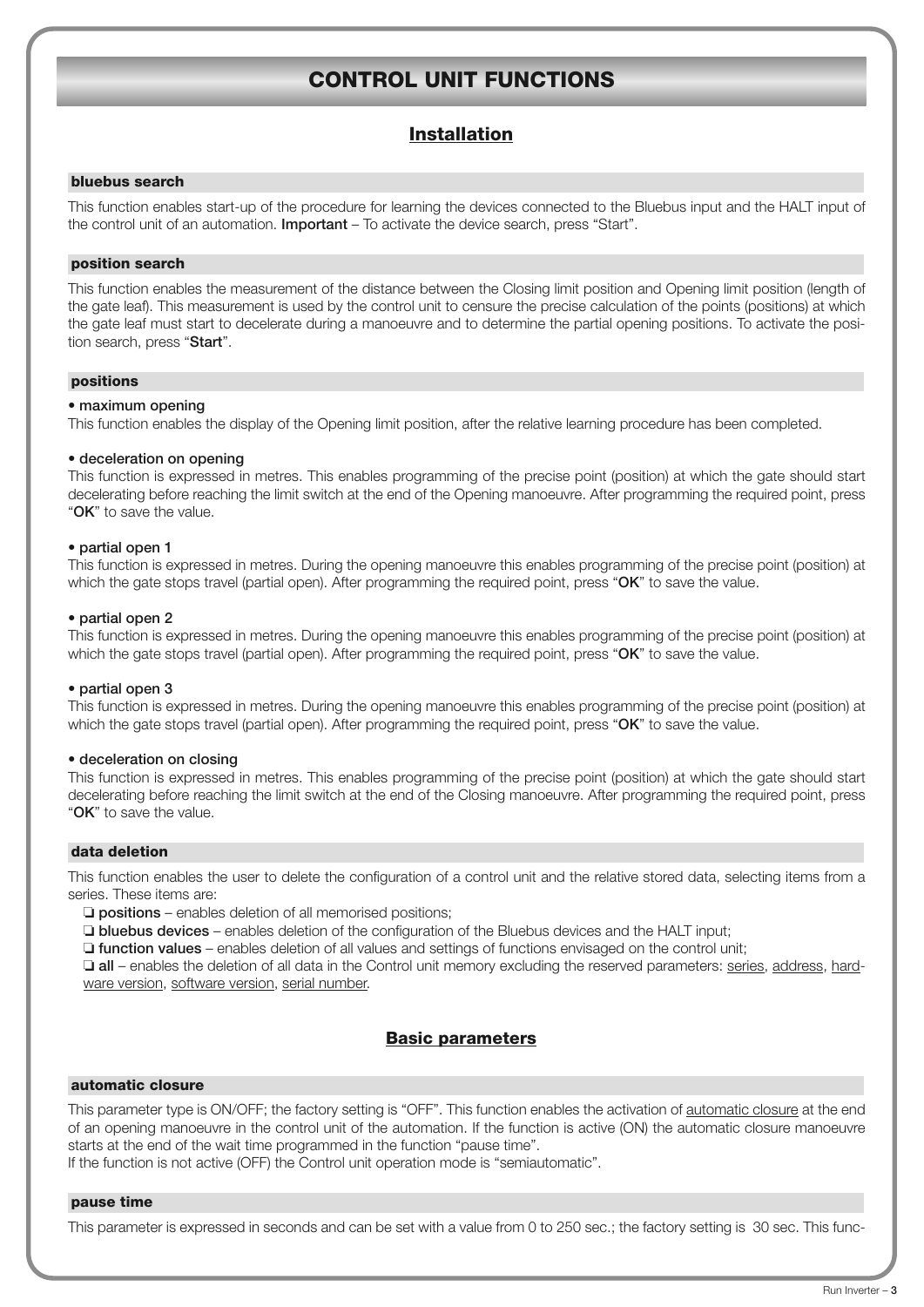tion enables programming on the Control unit of the required wait time which must pass between the end of an Opening manoeuvre and the start of a Closing manoeuvre. **IMPORTANT** – This function is only enabled if the "automatic closure" function is active.

#### **reclose after photo**

#### • **active**

This parameter type is ON/OFF; the factory setting is "OFF". The function enables the automation to remain in the Opening position only for the time required for vehicle or person transit. When this interval elapses the Automatic Closure manoeuvre is activated automatically, which in turn is started after a time as set in the function "wait time". **Important** – When the function is active (ON), operation varies according to the parameter set in the function "Automatic closure":

- ◆ with the function "Automatic closure" **active** (ON), the Opening manoeuvre is stopped immediately after disengagement of the photocells and, after the wait time set in "wait time", the automation starts up the Closure manoeuvre.
- ◆ with the function "Automatic closure" **not active** (OFF), the automation completes the entire Opening manoeuvre (even if the photocells are disengaged beforehand) and, after the wait time set in "wait time", the automation starts up the Closure manoeuvre.

**Caution!** – The function "reclose after photo" is disabled automatically if Stop command is sent during the manoeuvre in progress, to stop the manoeuvre.

#### • **mode**

This parameter is factory set on the mode "open until disengage" The function has 2 operating modes:

❏ *open all – when this mode is enabled, if the safety devices (photocells) are activated during a Closure manoeuvre, the automation starts to perform a complete Opening manoeuvre. On the other hand, if the safety devices are disengaged, the automation starts up the automatic closure manoeuvre after the wait time as programmed in the function "closure delay time" has elapsed.*

❏ *open until disengage – when this mode is enabled, if the safety devices (photocells) are activated during a Closure manoeuvre, the automation starts to perform an Opening manoeuvre, which proceeds until the photocells are disengaged. At this point the manoeuvre is shut down and the automation starts the closure manoeuvre after the wait time as programmed in the function "closure delay time" has elapsed. Note – If the "Automatic closure" function is not active, the Control unit switches to "open all" mode.*

#### • **wait time**

This parameter is expressed in seconds and can be set with a value from 0 to 250 sec.; the factory setting is 5 sec. This function enables programming on the Control unit of the required wait time to pass between the end of an Opening manoeuvre and the start of a Closing manoeuvre.

#### **always close**

#### • **active**

This parameter type is ON/OFF; the factory setting is "OFF". This function is useful in the event of a power failure, even brief. In fact, during an Opening manoeuvre if the automation shuts down due to a power failure and the function **is active** (ON), the Closure manoeuvre is performed normally when the electrical power is restored. On the contrary, if the function **is not active** (OFF), the automation remains stationary when the power is restored. *Note – For reasons of safety, when the function is active, the Closure manoeuvre is preceded by a wait time as programmed in the function "pre-flash time".*

#### • **mode**

This parameter is factory set on the mode "always close" The function has 2 operating modes:

❏ *standard – For this mode, refer to the function "active" under the item "always close";*

❏ *save automatic closure – When this mode is activated, there are two possible results after a power failure: a) execution of automatic closure, observing the time as programmed in the function "pre-flash time", if the timeout interval of this time was in progress at the time of the power failure; b) execution of closure manoeuvre if automatic closure was in progress at the time of the power failure and the manoeuvre had not been completed. Note – If the automatic closure manoeuvre was cancelled before the power failure (for example, by sending the Halt command), the Closure manoeuvre is not performed when the power is restored.*

# • **wait time**

This parameter is expressed in seconds and can be set with a value from 0 to 20 sec.; the factory setting is 5 sec. This function enables programming on the Control unit of the required wait time to pass between the end of an Opening manoeuvre and the start of a Closing manoeuvre.

#### **force management**

# • **manual force level**

This parameter can be set with a value from 10% to 100%; the factory setting is 70%. The function enables control of the force absorbed by the motor during execution of a manoeuvre.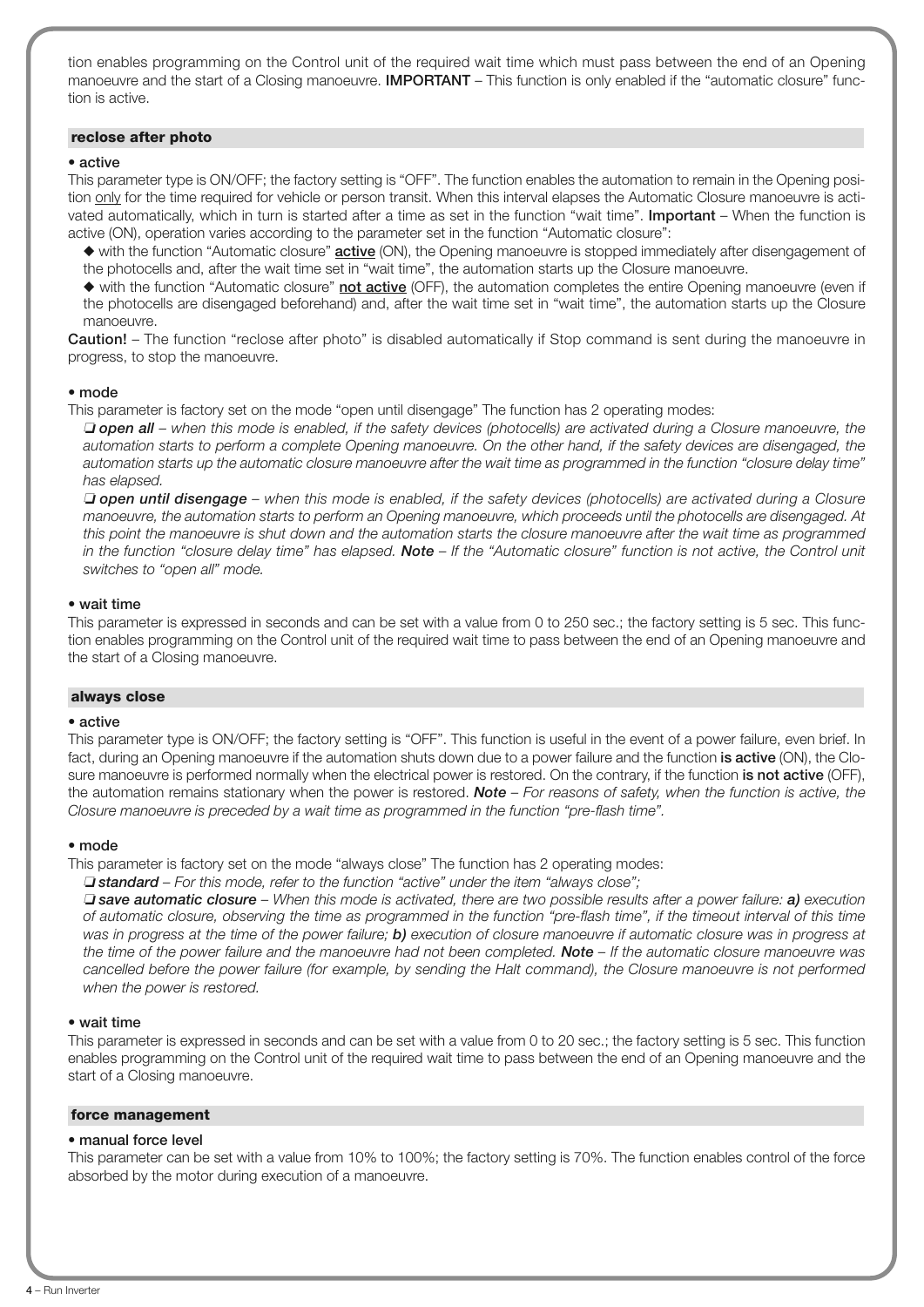# **speed management**

# • **open speed**

This parameter can be set with a value from 0% to 100%; the factory setting is 67 %. The function enables programming of the required motor speed during an Opening manoeuvre. **Important** – When this parameter is modified, the control unit updates the "force" and "obstacle sensitivity" values during the subsequent manoeuvres.

#### • **open deceleration speed**

This parameter can be set with a value from 0% to 100%; the factory setting is 33%. The function enables programming of the required motor speed during the deceleration phase of an opening manoeuvre. **Important** – When this parameter is modified, the control unit updates the "force" and "obstacle sensitivity" values during the subsequent manoeuvres.

#### • **close speed**

This parameter can be set with a value from 0% to 100%; the factory setting is 67%. The function enables programming of the required motor speed during a Closing manoeuvre. **Important** – When this parameter is modified, the control unit updates the "force" and "obstacle sensitivity" values during the subsequent manoeuvres.

#### • **close deceleration speed**

This parameter can be set with a value from 0% to 100%; the factory setting is 33%. The function enables programming of the required motor speed during the deceleration phase of a closing manoeuvre. **Important** – When this parameter is modified, the control unit updates the "force" and "obstacle sensitivity" values during the subsequent manoeuvres.

# **start-up**

#### • **active**

This parameter type is ON/OFF; the factory setting is "OFF". When this function is set to "ON", the values attributed to the functions associated with motor force and speed give the motor more power during the initial phase of a manoeuvre. This function is useful in the presence of static friction (for example, snow or ice which obstruct the automation). **Note** – If the function is not active (OFF) the Opening or Closing manoeuvre starts with a gradual acceleration.

#### • **start-up time**

This parameter is expressed in seconds and can be set with a value from 0.5 to 5 seconds; the factory setting is 2 seconds. The function enables programming of the duration of initial motor start-up. **Important** – The function is only effective if the "start-up" function is enabled (ON).

# **deceleration**

This parameter type is ON/OFF; the factory setting is "OFF". When this function is set to "ON" it enables activation of a "deceleration phase" towards the end of an Opening or Closing manoeuvre. The deceleration speed corresponds to approx. 60% of the nominal speed.

# **preflash**

# • **active**

This parameter type is ON/OFF; the factory setting is "OFF". When this function is set to "ON" it enables the activation of a flashing time, which passes between activation of the flashing light and the start of an Opening or Closing manoeuvre. This time is adjustable and useful to for an advance indication of a hazardous situation. **Important** – When this function is not active (OFF), the flashing light is switched on at the same time as the start of the manoeuvre.

# • **time in opening**

This parameter is expressed in seconds and can be set with a value from 0 to 10 seconds; the factory setting is 3 seconds. The function enables programming of the flashing time which indicates the imminent start of an Opening manoeuvre and is associated with the "preflash" function.

# • **time in closing**

This parameter is expressed in seconds and can be set with a value from 0 to 10 seconds; the factory setting is 3 seconds. The function enables programming of the flashing time which indicates the imminent start of a Closing manoeuvre and is associated with the "preflash" function.

# **stand-by**

# • **active**

This parameter type is ON/OFF; the factory setting is "OFF". When this function is set to "ON", automation power consumption can be reduced.

#### • **mode**

The function has 3 operating modes:

❏ *safety – when this mode is set, at the end of a manoeuvre and when the standby time has elapsed (parameter program-*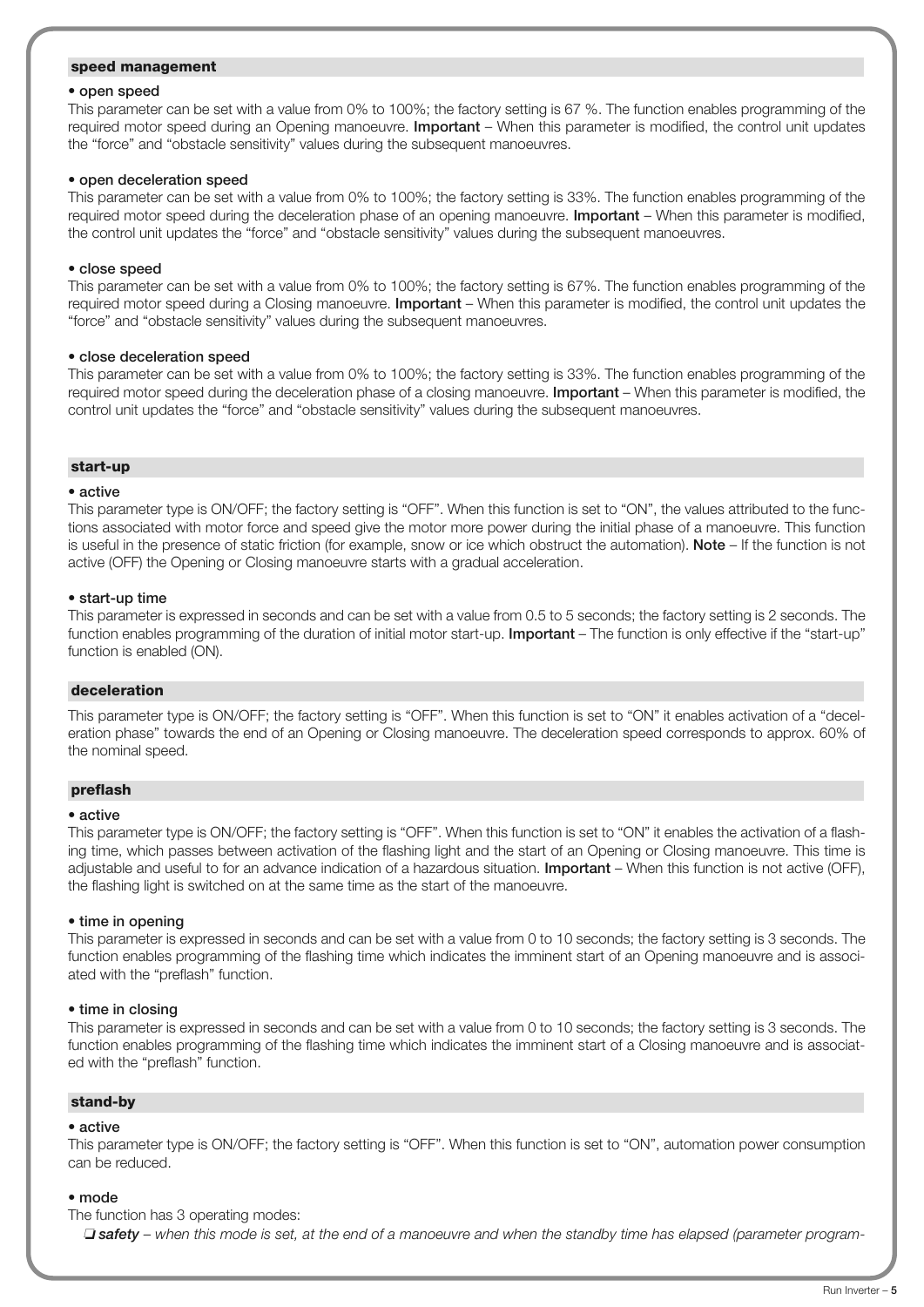*mable in the function "wait time"), the control unit switches off the transmitters of the Bluebus photocells and all leds, with the* exception of the Bluebus led, which flashes at a slower interval. Note – When the control unit receives a command, it auto*matically restores normal operation of the automation, and no longer in energy saving mode.*

❏ *bluebus – when this mode is set, at the end of a manoeuvre and when the standby time has elapsed, the control unit switches off the Bluebus output (devices) and all leds, with the exception of the Bluebus led, which flashes at a slower interval. Note – When the control unit receives a command, it automatically restores normal operation of the automation, and no longer in energy saving mode.*

# • **wait time**

This parameter is expressed in seconds and can be set with a value from 0 to 250 seconds; the factory setting is 60 seconds. The function enables programming of the time which must pass between the end of a manoeuvre and the start of the "standby" function, if the latter is active (ON).

# **automation block**

This parameter type is ON/OFF; the factory setting is "OFF". This function enables automation operation to be disabled, by setting the value to "ON". In this case no type of command is acknowledged or performed, with the exception of "High priority step-step", "Release", "Release and close" and "Release and open".

# **key lock**

This parameter type is ON/OFF; the factory setting is "OFF". This function disables operation of the keys present on the control unit.

# **motor heating**

This parameter type is ON/OFF; the factory setting is "OFF". The function enables activation of automatic motor heating when external temperatures fall below zero.

# **slave mode**

This parameter type is ON/OFF; the factory setting is "OFF". In the case of two gearmotors which must operate in synchronised mode, each installed on one of the two leafs of a gate or door, one must operate as a Master and the other as a Slave. To use this configuration, **set the Master motor to "OFF" and the Slave motor to "ON"**.

# **Advanced parameters**

# **INPUT configuration**

This item covers the commands available and associable with **inputs 1-2-3** present on the control unit of an automation.

The commands available for each input are described in **Table 1**; while the command categories and relative operating modes are described in **Tables 1a**, **1b**, **1c etc**. **Important – For correct operation of the control unit, the command programmed on an input must be associated with the corresponding command category and lastly the required operating mode.** For configure an input, proceed as follows:

**01.** In the section "Advanced parameters" select the item "input configuration" and then the input to be programmed. Select the required command and press "OK" to confirm the selection.

**02.** Then, again in "Advanced parameters", select "command configuration" and select the command category corresponding to the command selected previously in step 01. Then select the required operating mode.

# There are three available inputs:

# • **Input 1**

This function enables the programming of Input 1, assigning a command as required, from those listed in Table 1. Input 1 is factory set with the "step-step" command, with the command category "step-step" and the operating mode "open - stop close - open".

# • **Input 2**

This function enables the programming of Input 2, assigning a command as required, from those listed in Table 1. Input 2 is factory set with the "open" command, with the command category "opening" and the operating mode "open - stop - open".

# • **Input 3**

This function enables the programming of Input 3, assigning a command as required, from those listed in Table 1. Input 3 is factory set with the "close" command, with the command category "closing" and the operating mode "close - stop - close".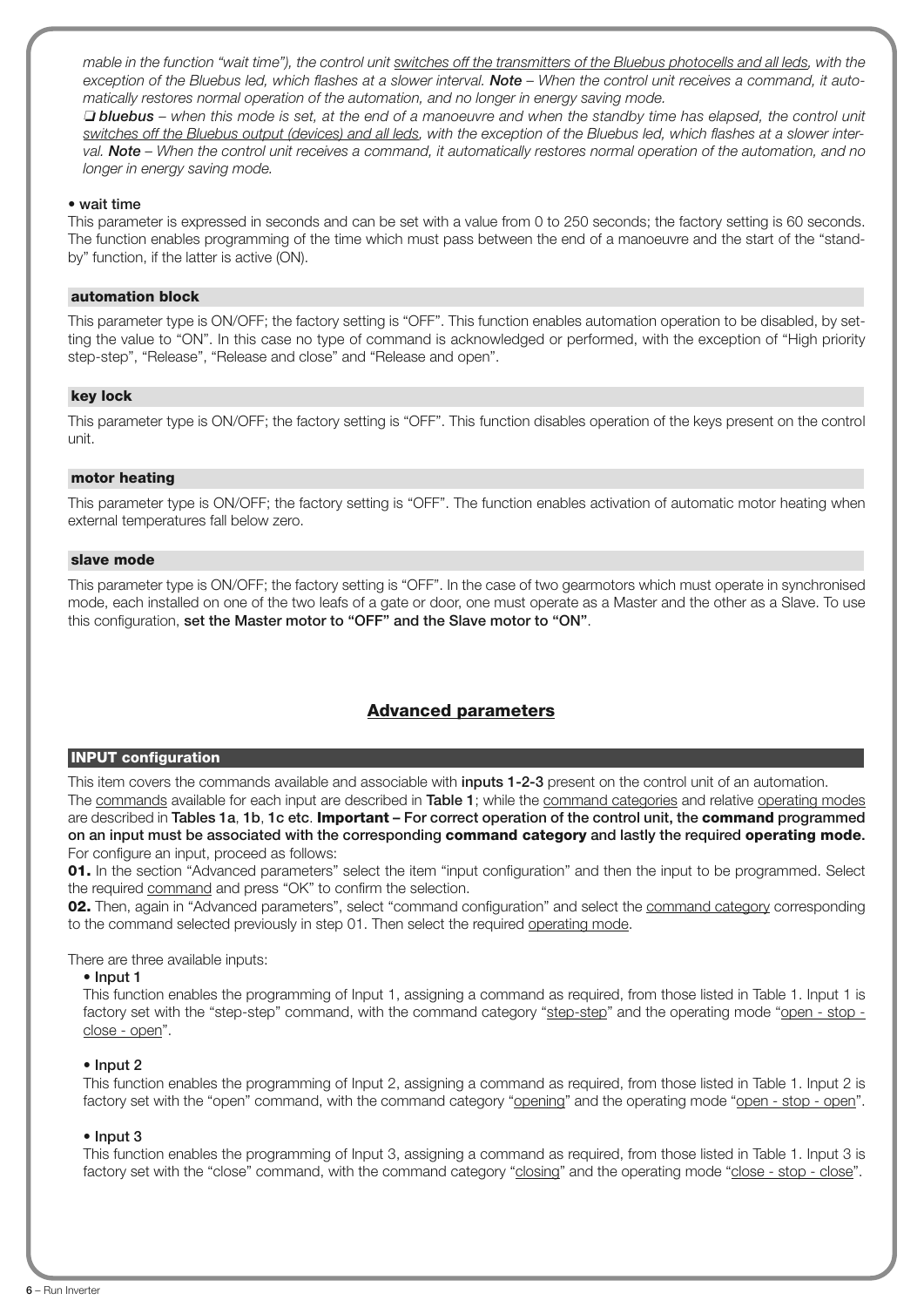# **TABLE 1: INPUT CONFIGURATION**

| <b>COMMAND</b>                 | <b>COMMAND CATEGORY</b>                                                                                                                                   | <b>DESCRIPTION</b>                                                                                                                                                                                                                                                                                                                                                                                                                  |
|--------------------------------|-----------------------------------------------------------------------------------------------------------------------------------------------------------|-------------------------------------------------------------------------------------------------------------------------------------------------------------------------------------------------------------------------------------------------------------------------------------------------------------------------------------------------------------------------------------------------------------------------------------|
| No command                     |                                                                                                                                                           | Does not perform any command                                                                                                                                                                                                                                                                                                                                                                                                        |
| <b>Step step</b>               | Step step<br>program the required operating mode,<br>selecting in Table 1-A ("command con-<br>figuration" > "step step" > operating<br>mode)              | This command is factory set to Input 1,<br>with operating mode "step step" and oper-<br>ating sequence "open- stop - close - open".<br>When this command is sent, the control unit<br>activates the application to complete the next<br>manoeuvre following the previous one (or still in<br>progress) according to the sequence of<br>manoeuvres as envisaged in the programmed<br>sequence.<br>Input configured as normally open. |
| Partial open 1                 | <b>Partial open</b><br>program the required operating mode,<br>selecting in Table 1-B ("command con-<br>figuration" > "partial open" > operating<br>mode) | When this command is sent the control unit<br>activates the application to complete the<br>Opening manoeuvre until the position is<br>reached as set in the function "partial open<br>1"(Control unit functions > installation > posi-<br>$tions$ > partial open 1).<br>Input configured as normally open.                                                                                                                          |
| <b>Open</b>                    | Opening<br>program the required operating mode, se-<br>lecting in Table 1-C ("command configu-<br>$ration" > "opening" > operating mode$                  | When this command is sent the control unit<br>activates the application to complete the<br>Opening manoeuvre until the opening limit<br>switch is reached.<br>Input configured as normally open.                                                                                                                                                                                                                                    |
| <b>Close</b>                   | Closing<br>program the required operating mode, se-<br>lecting in Table 1-B ("command config-<br>$uration" > "closing" > operating mode$                  | When this command is sent the control unit<br>activates the application to complete the Clos-<br>ing manoeuvre until the closing limit switch is<br>reached.<br>Input configured as normally open.                                                                                                                                                                                                                                  |
| <b>Stop</b>                    | <b>Stop</b><br>program the required operating mode,<br>selecting in Table 1-E ("command con-<br><b>figuration"</b> > "stop" > operating mode)             | When this command is sent, the control unit<br>stops the manoeuvre in progress gradually and<br>in a short time (not instantly).<br>Input configured as normally open.                                                                                                                                                                                                                                                              |
| <b>High priority step step</b> | Step step<br>program the required operating mode,<br>selecting in Table 1-A ("command con-<br>figuration" > "step step" > operating<br>mode)              | When this command is sent, the control unit<br>activates the application to complete the next<br>manoeuvre following the previous one (or still in<br>progress) according to the sequence of ma-<br>noeuvres as envisaged in the programmed se-<br>quence.<br><b>Important</b> – This command is performed even<br>if the control unit is set with the command<br>"block" (see Table 1).<br>Input configured as normally open.      |
| Partial open 2                 | Partial open<br>program the required operating mode,<br>selecting in Table 1-B ("command con-<br>figuration" > "partial open" > operating<br>mode)        | When this command is sent the control unit<br>activates the application to complete the Ope-<br>ning manoeuvre until the position is reached as<br>set in the function "partial open 2" (Control unit<br>functions $>$ installation $>$ positions $>$ partial<br>open 2).<br>Input configured as normally open.                                                                                                                     |
| <b>Partial open 3</b>          | <b>Partial open</b><br>program the required operating mode,<br>selecting in Table 1-B ("command con-<br>figuration" > "partial open" > operating<br>mode) | When this command is sent the control unit<br>activates the application to complete the Ope-<br>ning manoeuvre until the position is reached as<br>set in the function "partial open 3" (Control unit                                                                                                                                                                                                                               |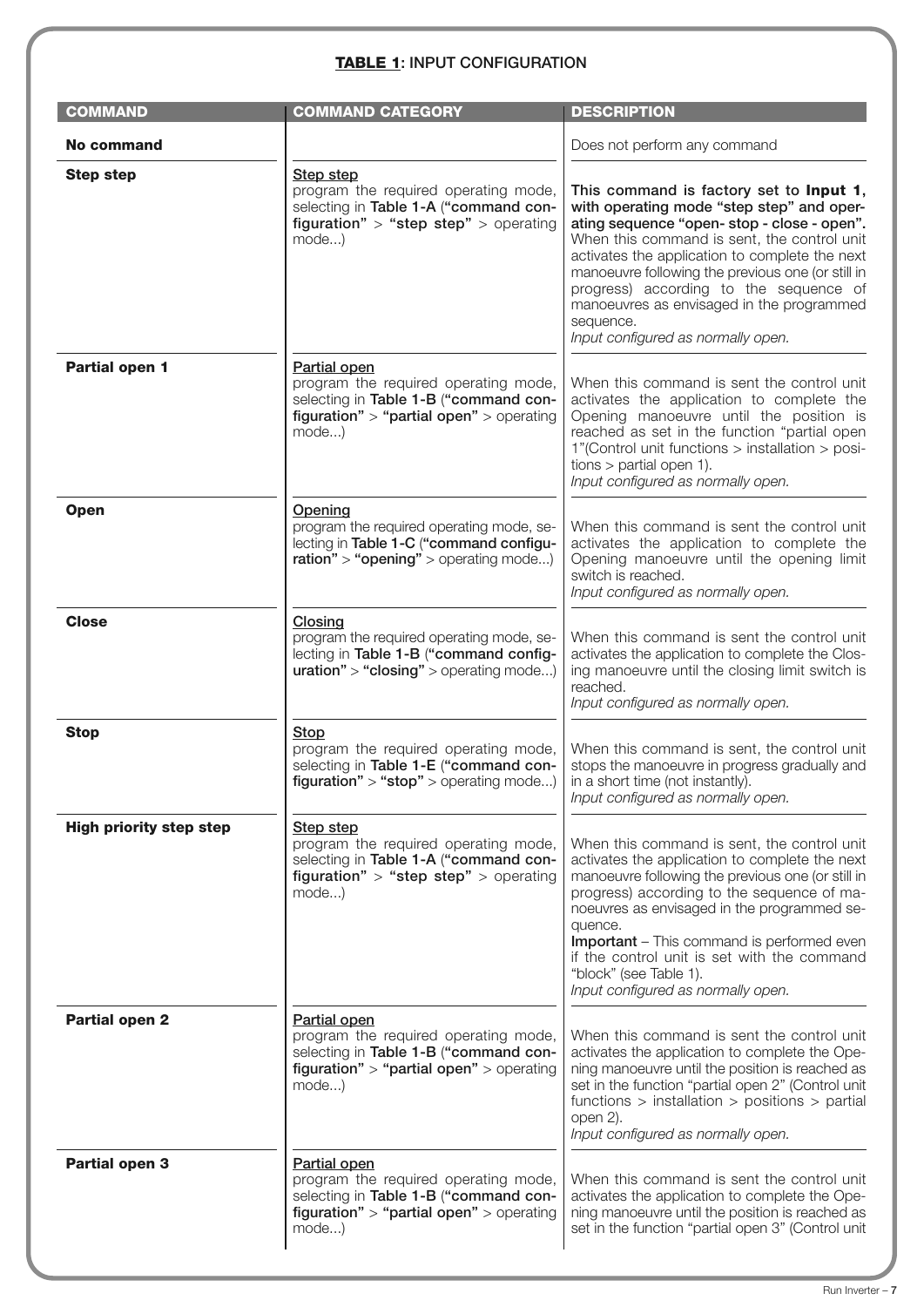|                               |                                                                                                                                                 | functions $>$ installation $>$ positions $>$ partial<br>open 3).<br>Input configured as normally open.                                                                                                                                                                                                                                                                                                                                                                                                                                                                                                                                                                                                                                                                                                                                                      |
|-------------------------------|-------------------------------------------------------------------------------------------------------------------------------------------------|-------------------------------------------------------------------------------------------------------------------------------------------------------------------------------------------------------------------------------------------------------------------------------------------------------------------------------------------------------------------------------------------------------------------------------------------------------------------------------------------------------------------------------------------------------------------------------------------------------------------------------------------------------------------------------------------------------------------------------------------------------------------------------------------------------------------------------------------------------------|
| Open and block                | Opening<br>program the required operating mode, se-<br>lecting in Table 1-C ("command configu-<br>$ration" > "opening" > operating mode$        | When this command is sent the control unit<br>activates the application to complete the Ope-<br>ning manoeuvre until the position is reached as<br>set in the function "partial open 3" (Control unit<br>functions $>$ installation $>$ positions $>$ partial<br>open 3).<br>Input configured as normally open.                                                                                                                                                                                                                                                                                                                                                                                                                                                                                                                                             |
| <b>Close and block</b>        | <b>Closing</b><br>program the required operating mode, se-<br>lecting in Table 1-D ("command config-<br>$uration" > "closing" > operating mode$ | When this command is sent the control unit<br>activates the application to complete the Clos-<br>ing manoeuvre until the position is reached as<br>set in the function "closing" (Control unit func-<br>tions $>$ installation $>$ positions $>$ closing) and<br>the automation is then blocked.<br>Input configured as normally open.                                                                                                                                                                                                                                                                                                                                                                                                                                                                                                                      |
| <b>Block</b>                  |                                                                                                                                                 | When this command is sent, the control unit is<br>blocked and does not perform any type of<br>command, with the exception of "High priority<br>step-step", "Release", "Release and close" and<br>"Release and open".<br>Input configured as normally open.                                                                                                                                                                                                                                                                                                                                                                                                                                                                                                                                                                                                  |
| <b>Release</b>                |                                                                                                                                                 | When this command is sent, the control unit is<br>released restoring normal operating status (all<br>commands sent can be performed)<br>Input configured as normally open.                                                                                                                                                                                                                                                                                                                                                                                                                                                                                                                                                                                                                                                                                  |
| <b>Timed Courtesy light</b>   |                                                                                                                                                 | This command enables activation of the cour-<br>tesy light on the control unit and that program-<br>mable on Output 1 and Output 2.<br>The courtesy light remains active for the time<br>as programmed in the function "courtesy light<br>time" (Control unit functions > advanced pa-<br>rameters > output configuration > courtesy li-<br>ght time).<br>For the courtesy light connected to Output 1,<br>the command is only enabled when this output<br>is programmed in "courtesy light" mode (Con-<br>trol unit functions > advanced parameters ><br>output configuration > output 1 (flash) > cour-<br>tesy light).<br>Note - When the courtesy light is already<br>active and the command "timed courtesy light"<br>is sent again, the time programmed in the func-<br>tion "courtesy light time" is reloaded.<br>Input configured as normally open. |
| <b>Courtesy light: on/off</b> |                                                                                                                                                 | This command enables activation and deactiva-<br>tion of the courtesy light on the control unit and<br>that programmable on Output 1 and Output 2.<br>For the courtesy light connected to Output 1,<br>the command is only enabled when this output<br>is programmed in "courtesy light" mode (Con-<br>trol unit functions > advanced parameters ><br>output configuration > output 1 (flash) > cour-<br>tesy light).<br><b>CAUTION!</b> - The courtesy light is switched off<br>automatically if the relative time interval elaps-<br>es, as programmed in the function "courtesy<br>light time" (Control unit functions > advanced<br>parameters > output configuration > courtesy<br>light time).<br>Input configured as normally open.                                                                                                                  |
| <b>Apartment block</b>        | <b>Step step</b><br>program the required operating mode, ss<br>apartment block 1 ("command config-<br>$uration" > "step step" > operating mo-$  | This command is factory set to Input 1,<br>with operating mode "ss apartment block<br>1" and operating sequence "open- stop -                                                                                                                                                                                                                                                                                                                                                                                                                                                                                                                                                                                                                                                                                                                               |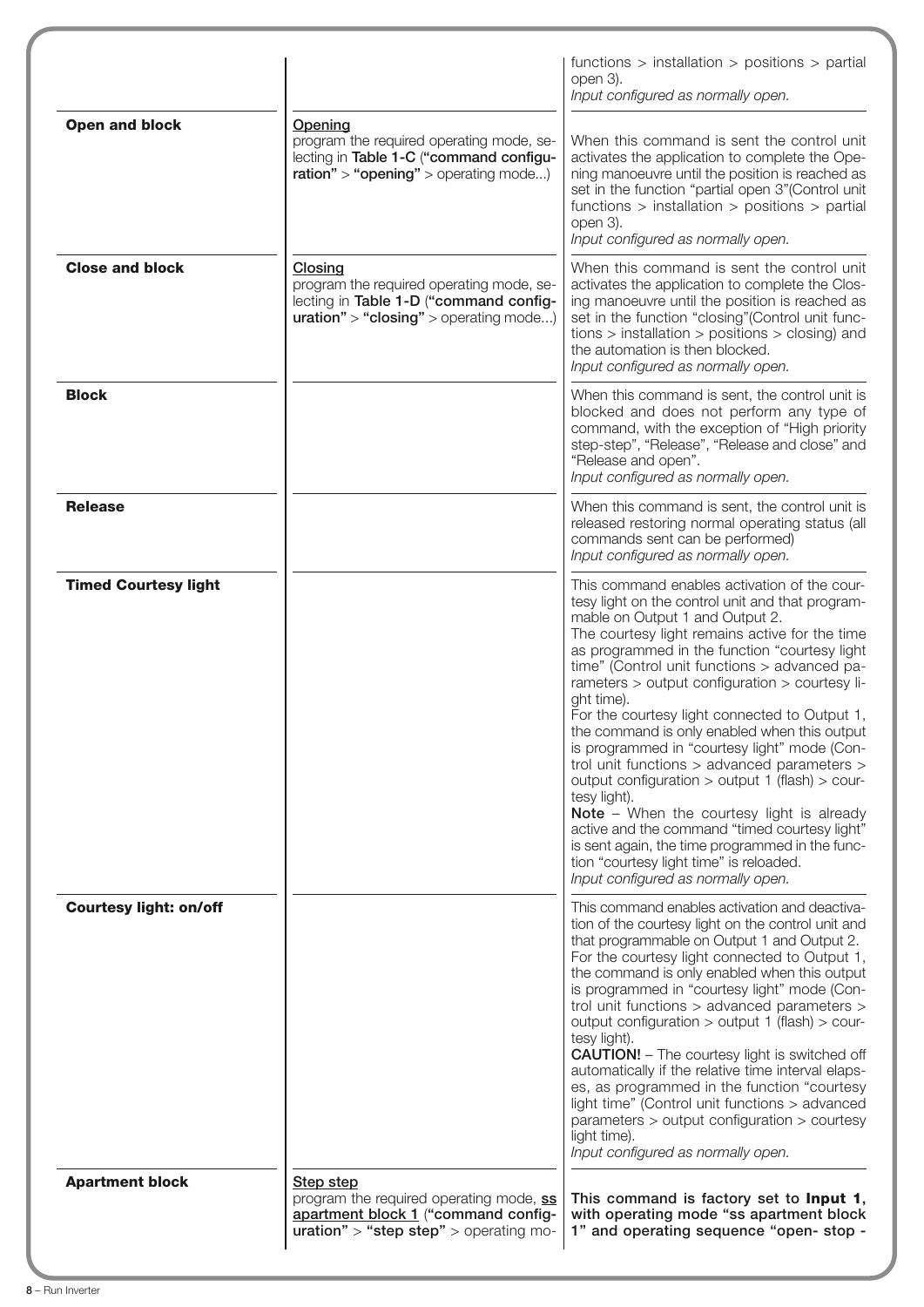|                                       | de: ss apartment block 1)                                                                                                                                                          | close - open".<br>When this command is sent, the control unit<br>activates the application to complete the next<br>manoeuvre following the previous one (or still in<br>progress) according to the sequence of ma-<br>noeuvres as envisaged in the programmed<br>sequence.<br>Note - This apartment block step step com-<br>mand is used for apartment blocks and in gen-<br>eral envisages programming of all apartment<br>block transmitters with a single "apartment<br>block step step" key.<br>Input configured as normally open. |
|---------------------------------------|------------------------------------------------------------------------------------------------------------------------------------------------------------------------------------|----------------------------------------------------------------------------------------------------------------------------------------------------------------------------------------------------------------------------------------------------------------------------------------------------------------------------------------------------------------------------------------------------------------------------------------------------------------------------------------------------------------------------------------|
| Alt                                   | Alt on closing<br>program the required operating mode,<br>selecting in Table 1-L ("command con-<br>figuration" $>$ "alt on closing" $>$ operat-<br>ing mode)                       | When this command is sent, the control unit sto-<br>ps the manoeuvre in progress and activates the<br>application to execute the set operating mode.<br>Input configured as normally closed.                                                                                                                                                                                                                                                                                                                                           |
| <b>Apartment block open</b>           | Opening<br>program the required operating mode,<br>apartment block 1 open ("command<br>$\overline{\text{configuration}}$ " > "opening" > operating<br>mode apartment block 1 open) | When this command is sent, the control unit<br>activates the application to perform the opening<br>manoeuvre only until the limit switch is reached.<br>Note - This command is useful when using<br>control photocells or a magnetic detector loop.<br>Input configured as normally open.                                                                                                                                                                                                                                              |
| <b>Photo</b><br>Safety function       | Photo<br>program the required operating mode, se-<br>lecting in Table 1-F ("command configu-<br>$rational$ > "photo" > operating mode)                                             | When this command is sent, the control unit<br>activates the application according to the se-<br>lected manoeuvre type.<br>Input configured as normally closed.                                                                                                                                                                                                                                                                                                                                                                        |
| Photo <sub>2</sub><br>Safety function | Photo <sub>2</sub><br>program the required operating mode, se-<br>lecting in Table 1-H ("command configu-<br>$ration" > "photo 2" > operating mode$                                | When this command is sent, the control unit<br>activates the application according to the<br>selected manoeuvre type.<br>Input configured as normally closed.                                                                                                                                                                                                                                                                                                                                                                          |
| Photo <sub>3</sub><br>Safety function | Photo 3<br>program the required operating mode, se-<br>lecting in Table 1-I ("command configu-<br>$ration" > "photo 3" > operating mode$                                           | When this command is sent, the control unit<br>activates the application according to the se-<br>lected manoeuvre type.<br>Input configured as normally closed.                                                                                                                                                                                                                                                                                                                                                                        |
| <b>Master Step Step</b>               | Step step<br>program the required operating mode,<br>open - stop - close - open ("command<br>configuration" > "step step" > operating<br>mode: open - stop - close - open)         | When this command is sent, the control unit<br>activates the master (primary) leaf of the appli-<br>cation to complete the next manoeuvre follow-<br>ing the previous one (or still in progress) ac-<br>cording to the sequence of manoeuvres as en-<br>visaged in the programmed sequence.<br>Input configured as normally open.                                                                                                                                                                                                      |
| <b>Master open</b>                    | <b>Opening</b><br>program the required operating mode, se-<br>lecting in Table 1-C ("command configu-<br>$ration" > "opening" > operating mode$                                    | When this command is sent, the control unit<br>activates the master (primary) leaf of the appli-<br>cation to complete an Opening manoeuvre.<br>Input configured as normally open.                                                                                                                                                                                                                                                                                                                                                     |
| <b>Master close</b>                   | Closing<br>program the required operating mode, se-<br>lecting in Table 1-D ("command config-<br>$uration" > "closing" > operating mode$                                           | When this command is sent, the control unit<br>activates the master (primary) leaf of the appli-<br>cation to complete a Closing manoeuvre.<br>Input configured as normally open.                                                                                                                                                                                                                                                                                                                                                      |
| <b>Slave Step Step</b>                | <b>Step step</b><br>program the required operating mode,<br>open - stop - close - open ("command<br>configuration" > "closing" > operating<br>mode: open - stop - close - open)    | When this command is sent, the control unit<br>activates the slave (secondary) leaf of the appli-<br>cation to complete the next manoeuvre follow-<br>ing the previous one (or still in progress)<br>according to the sequence of manoeuvres as<br>envisaged in the programmed sequence.<br>Input configured as normally open.                                                                                                                                                                                                         |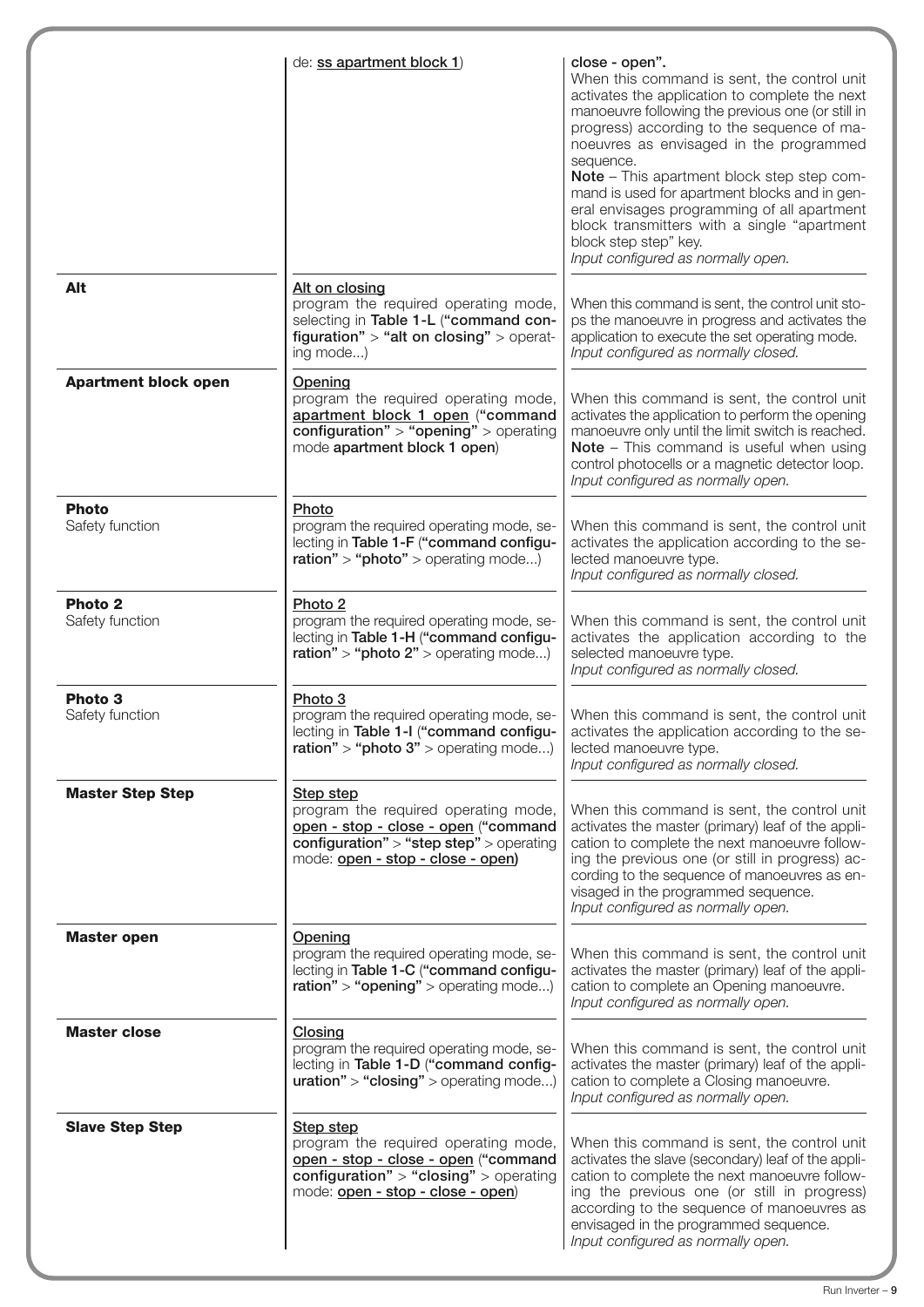| <b>Slave open</b>                       | Opening<br>program the required operating mode, se-<br>lecting in Table 1-C ("command configu-<br>$ration" > "opening" > operating mode$ | When this command is sent, the control unit<br>activates the slave (secondary) leaf of the appli-<br>cation to complete an Opening manoeuvre.<br>Input configured as normally open.                                                                                                                                                                                                                                                                          |
|-----------------------------------------|------------------------------------------------------------------------------------------------------------------------------------------|--------------------------------------------------------------------------------------------------------------------------------------------------------------------------------------------------------------------------------------------------------------------------------------------------------------------------------------------------------------------------------------------------------------------------------------------------------------|
| <b>Slave close</b>                      | Closing<br>program the required operating mode, se-<br>lecting in Table 1-D ("command config-<br>$uration" > "closing" > operating mode$ | When this command is sent, the control unit<br>activates the slave (secondary) leaf of the appli-<br>cation to complete a Closing manoeuvre.<br>Input configured as normally open.                                                                                                                                                                                                                                                                           |
| <b>Release and open</b>                 |                                                                                                                                          | When this command is sent, the control unit is<br>released (restoring normal operating status)<br>and activates the application to execute an<br>Opening manoeuvre.<br>Input configured as normally open.                                                                                                                                                                                                                                                    |
| <b>Release and close</b>                |                                                                                                                                          | When this command is sent, the control unit is<br>released (restoring normal operating status)<br>and activates the application to execute a<br>Closing manoeuvre.<br>Input configured as normally open.                                                                                                                                                                                                                                                     |
| <b>Automatic opening active</b>         |                                                                                                                                          | This command enables the activation or deac-<br>tivation of the function for bluebus control pho-<br>tocells and inputs configured in "apartment<br>block open" mode. <b>Note</b> $-$ the factory setting<br>of this function is "active".<br>For example, if this function is active, when the<br>control photocells are engaged, the control unit<br>activates the application to execute an Open-<br>ing manoeuvre.<br>Input configured as normally open. |
| <b>Automatic opening</b><br>deactivated |                                                                                                                                          | This command enables deactivation of the "aut-<br>omatic opening active" mode described above.<br>Input configured as normally open.                                                                                                                                                                                                                                                                                                                         |

# **COMMAND configuration**

This item covers the **command categories** associable with inputs 1 - 2 - 3 (refer to the section "input configuration - Table 1" to check the commands available). Each command category features various operating modes as described in a **table** (1-A, 1- B, etc.):

# **step step**

In this command category the user can select one of the operating modes specified in **Table 1-A**.

# **TABLE 1-A: COMMAND CONFIGURATION**

| <b>OPERATING MODE</b>              | <b>DESCRIPTION</b>                                                                                                                                                                                                                                  |
|------------------------------------|-----------------------------------------------------------------------------------------------------------------------------------------------------------------------------------------------------------------------------------------------------|
| Industrial mode                    | This executes the sequence "open in semi-automatic - close in<br>hold-to-run".                                                                                                                                                                      |
| Open - Stop - Close - Stop         | This executes the above sequence.                                                                                                                                                                                                                   |
| <b>Open - Stop - Close - Open</b>  | Operating mode set in factory (Input 1 - "step step" com-<br>mand). This executes the above sequence.                                                                                                                                               |
| <b>Open - Close - Open - Close</b> | This executes the above sequence.                                                                                                                                                                                                                   |
| Apartment block 1 step step        | This executes the sequence "close - stop - open - open" un-<br>til the maximum opening position is reached. <b>Note</b> $-$ If another<br>command is sent after this one, the application executes the<br>Closing manoeuvre with the same sequence. |
| <b>Apartment block 2 step step</b> | This executes the sequence "close - stop - open - open"<br>until the maximum opening position is reached. <b>Note</b> $-$ If<br>another command is sent after this one, the application exe-<br>cutes the Closing manoeuvre with the same sequence. |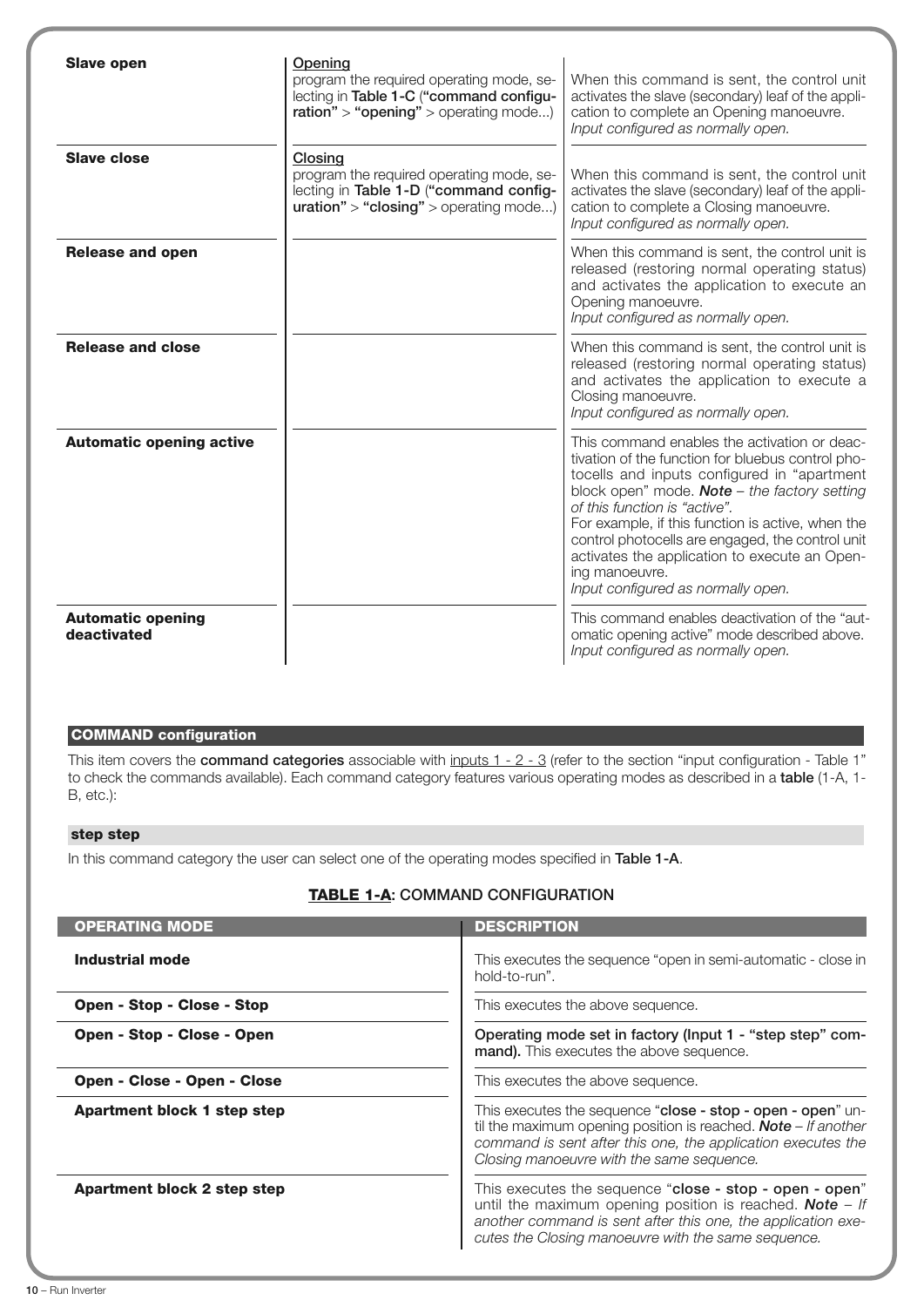|                    | <b>Important</b> – When sending a command, if the transmitter key<br>is held down for more than 2 seconds, the control unit acti-<br>vates a Stop.                                                                                                               |
|--------------------|------------------------------------------------------------------------------------------------------------------------------------------------------------------------------------------------------------------------------------------------------------------|
| <b>Step Step 2</b> | This executes the sequence "open - stop - close - open".<br><b>Important</b> – When sending a command, if the transmitter key<br>is held down for more than 2 seconds, the control unit activates<br>a "partial open 1" command (input configuration > Table 1). |
| Hold-to-run        | The Opening or Closing manoeuvre is executed exclusively if<br>the transmitter key is held down (hold-to-run).                                                                                                                                                   |

# **partial open**

In this command category the user can select one of the operating modes specified in **Table 1-B**.

# **TABLE 1-B: COMMAND CONFIGURATION**

| <b>OPERATING MODE</b>       | <b>DESCRIPTION</b>                                                                                                                                                                                                                                                                                                                                                                                                                                              |
|-----------------------------|-----------------------------------------------------------------------------------------------------------------------------------------------------------------------------------------------------------------------------------------------------------------------------------------------------------------------------------------------------------------------------------------------------------------------------------------------------------------|
| Open - Stop - Close - Stop  | <b>Operating mode set in factory.</b> This executes the above<br>sequence.                                                                                                                                                                                                                                                                                                                                                                                      |
| Open - Stop - Close - Open  | This executes the above sequence.                                                                                                                                                                                                                                                                                                                                                                                                                               |
| Open - Close - Open - Close | This executes the above sequence.                                                                                                                                                                                                                                                                                                                                                                                                                               |
| Apartment block 1 step step | This executes the sequence "close - stop - partial open 1-<br>partial open 1" until the maximum position is reached as pro-<br>grammed in the function "Partial Open 1". <b>Note</b> $-$ If another<br>command is sent after this one, the application executes the<br>Closing manoeuvre with the same sequence.                                                                                                                                                |
| Apartment block 2 step step | This executes the sequence "close - stop - partial open 1 -<br>partial open 1" until the position is reached as programmed in<br>the function »Partial Open 1". <b>Note</b> $-$ If another command is<br>sent after this one, the application executes the Closing ma-<br>noeuvre with the same sequence.<br><b>Important</b> – When sending a command, if the transmitter key<br>is held down for more than 2 seconds, the control unit acti-<br>vates a Stop. |
| Hold-to-run                 | The Partial open 1 or Closing manoeuvre is executed exclu-<br>sively if the transmitter key is held down (hold-to-run)                                                                                                                                                                                                                                                                                                                                          |
| <b>Industrial mode</b>      | This executes the sequence "open in semi-automatic $-$ close<br>in hold-to-run".                                                                                                                                                                                                                                                                                                                                                                                |

# **open**

In this command category the user can select one of the operating modes specified in **Table 1-C**.

# **TABLE 1-C: COMMAND CONFIGURATION**

| <b>OPERATING MODE</b>    | <b>DESCRIPTION</b>                                                                                                                                                                                                                            |
|--------------------------|-----------------------------------------------------------------------------------------------------------------------------------------------------------------------------------------------------------------------------------------------|
| Open - Stop - Open       | Operating mode set in factory (Input 2 - "open" comma-<br>nd). This executes the above sequence.                                                                                                                                              |
| <b>Apartment block 1</b> | This executes the sequence "open - open".                                                                                                                                                                                                     |
| <b>Apartment block 2</b> | <b>Important</b> – When sending a command, if the transmitter key<br>is held down for more than 2 seconds, the control unit acti-<br>vates a Stop.                                                                                            |
| Open <sub>2</sub>        | This executes the Opening sequence. <b>Important</b> $-$ When<br>sending a command, if the transmitter key is held down for<br>more than 2 seconds, the control unit activates a "partial open<br>1" command (input configuration > Table 1). |
| <b>Hold-to-run Open</b>  | The Opening manoeuvre is executed exclusively if the trans-<br>mitter key is held down (hold-to-run).                                                                                                                                         |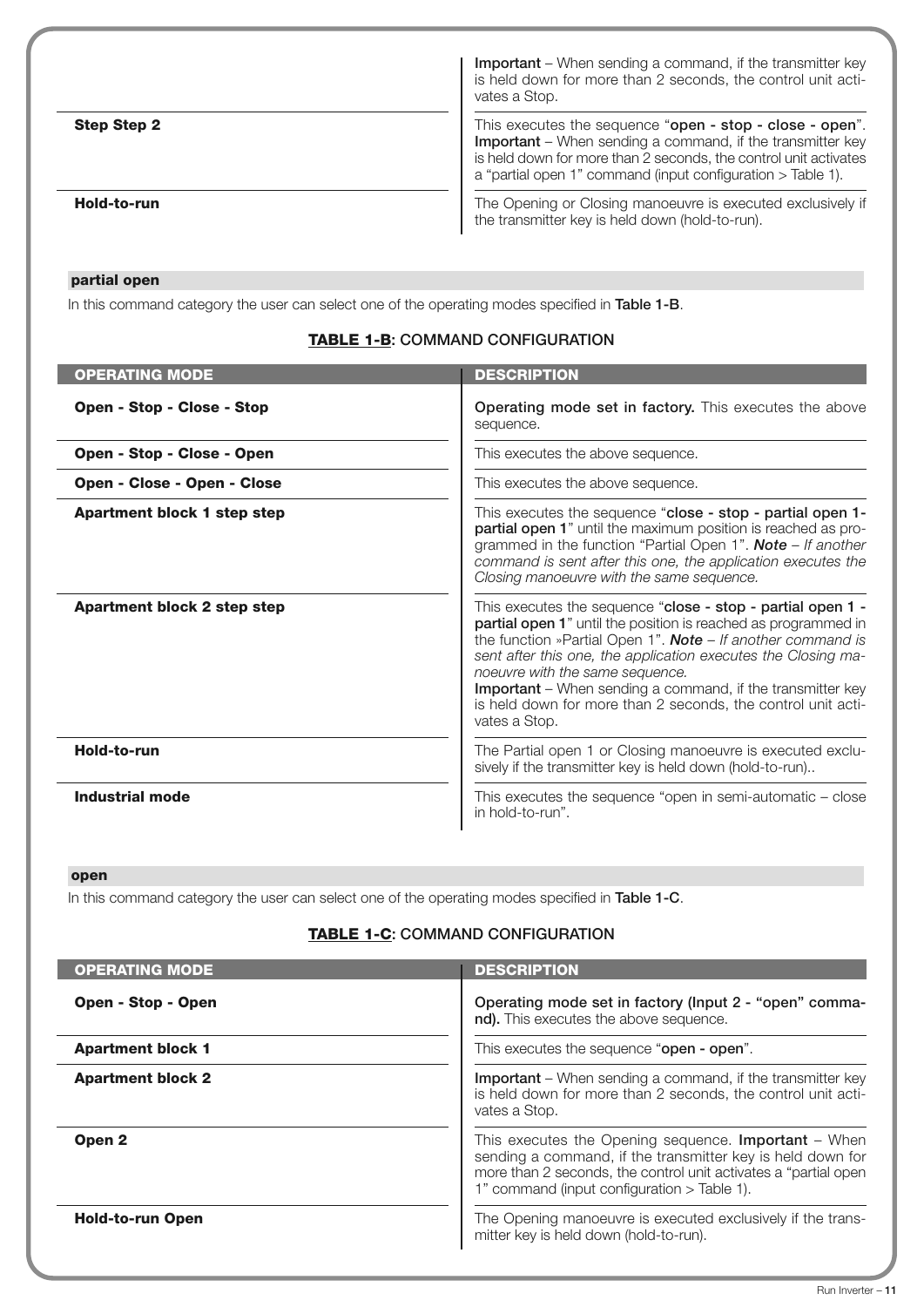# **close**

In this command category the user can select one of the operating modes specified in **Table 1-D**.

# **TABLE 1-D: COMMAND CONFIGURATION**

| <b>OPERATING MODE</b>          | <b>DESCRIPTION</b>                                                                                                                                                                    |
|--------------------------------|---------------------------------------------------------------------------------------------------------------------------------------------------------------------------------------|
| Close - stop - close           | Operating mode set in factory (Input 3 - "close" comma-<br>nd). This executes the above sequence.                                                                                     |
| <b>Apartment block 1 close</b> | This executes the sequence "close - close".                                                                                                                                           |
| <b>Apartment block 2 close</b> | This executes the sequence "close - close". Important -<br>When sending a command, if the transmitter key is held down<br>for more than 2 seconds, the control unit activates a Stop. |
| Hold-to-run close              | The Closing manoeuvre is executed exclusively if the hold-to-<br>run command is used.                                                                                                 |

# **stop**

In this command category the user can select one of the operating modes specified in **Table 1-E**.

# **TABLE 1-E: COMMAND CONFIGURATION**

| <b>OPERATING MODE</b>    | <b>DESCRIPTION</b>                                                                                                                                                                |
|--------------------------|-----------------------------------------------------------------------------------------------------------------------------------------------------------------------------------|
| stop                     | Operating mode set in factory. When the control unit re-<br>ceives the command, it stops the manoeuvre in progress<br>gradually and in a short time (not instantly).              |
| stop and brief inversion | When the control unit receives the "stop" command, it stops<br>the manoeuvre in progress and activates the application to<br>perform a brief inversion in the opposite direction. |

# **photo**

In this command category the user can select one of the operating modes specified in **Table 1-F**.

# **TABLE 1-F: COMMAND CONFIGURATION**

| <b>OPERATING MODE</b>    | <b>DESCRIPTION</b>                                                                                                                                                                                                                                                                                                                                         |
|--------------------------|------------------------------------------------------------------------------------------------------------------------------------------------------------------------------------------------------------------------------------------------------------------------------------------------------------------------------------------------------------|
| stop and inversion       | Operating mode set in factory. When the control unit re-<br>ceives the command, it stops the Closing manoeuvre in pro-<br>gress and activates a total inversion (Opening). Caution! -<br>During execution of the Opening manoeuvre, this com-<br>mand is ignored.                                                                                          |
| stop and brief inversion | When the control unit receives the command, it stops the<br>Closing manoeuvre in progress and activates the application<br>to perform a brief inversion in the opposite direction (Opening).<br><b>Caution!</b> - During execution of the Opening manoeuvre,<br>this command is ignored.                                                                   |
| stop                     | When the control unit receives the command, it stops the<br>Closing manoeuvre in progress. <b>Caution! - During execu-</b><br>tion of the Opening manoeuvre, this command is ignored.                                                                                                                                                                      |
| temporary stop           | When the control unit receives the command, it stops the<br>Closing manoeuvre for the entire time that the command<br>remains active. Otherwise, when the command is no longer<br>active, the control unit activates the application to perform an<br>Opening manoeuvre. Caution! - During execution of the<br>Opening manoeuvre, this command is ignored. |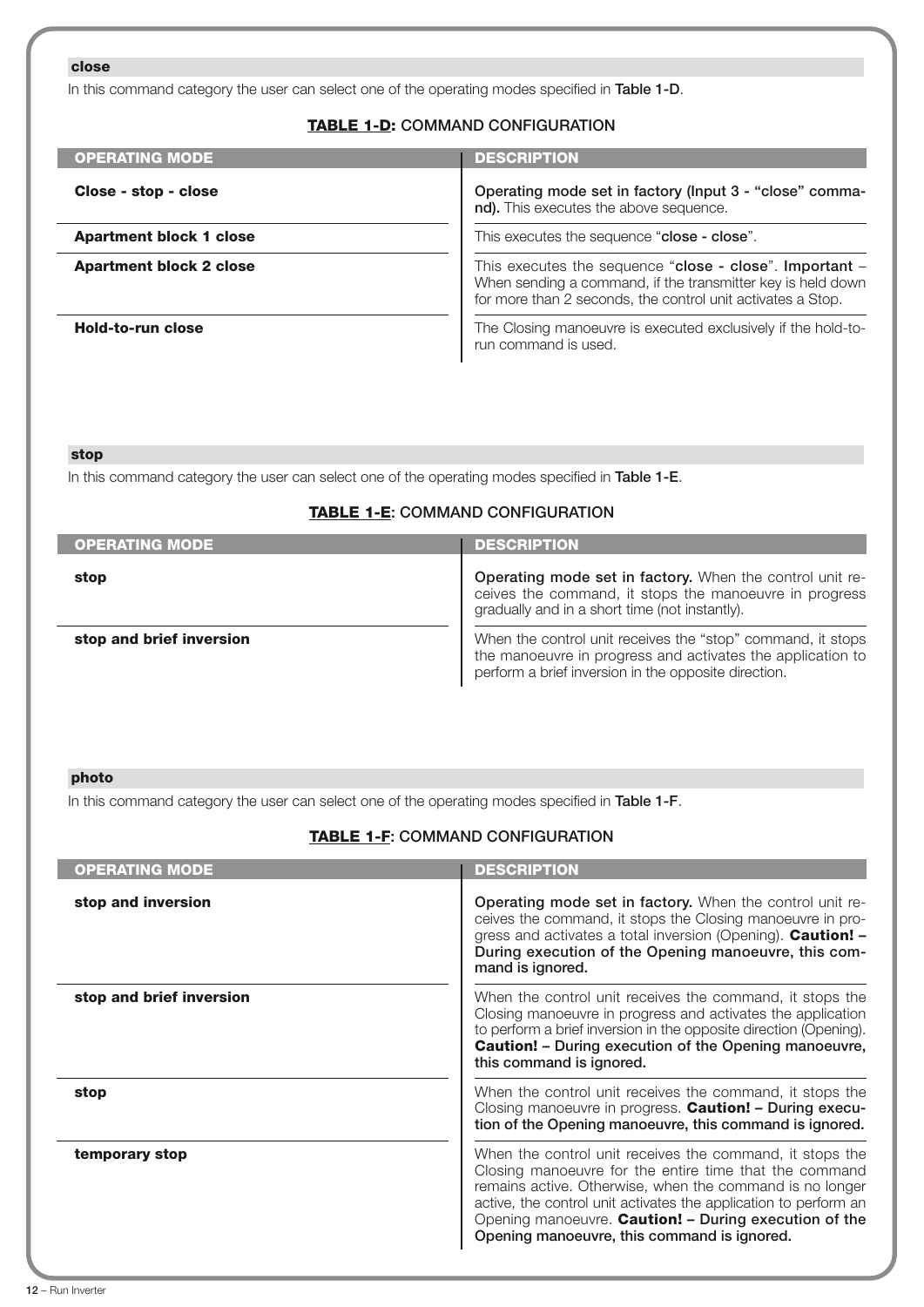# **photo 1**

In this command category the user can select one of the operating modes specified in **Table 1-G**.

# **TABLE 1-G: COMMAND CONFIGURATION**

| <b>OPERATING MODE</b>    | <b>DESCRIPTION</b>                                                                                                                                                                                                                                                                                                                                         |
|--------------------------|------------------------------------------------------------------------------------------------------------------------------------------------------------------------------------------------------------------------------------------------------------------------------------------------------------------------------------------------------------|
| stop and brief inversion | When the control unit receives the command, it stops the<br>Closing manoeuvre in progress and activates the application<br>to perform a brief inversion in the opposite direction (Opening).<br><b>Caution!</b> - During execution of the Opening manoeuvre,<br>this command is ignored.                                                                   |
| stop                     | When the control unit receives the command, it stops the<br>Closing manoeuvre in progress. Caution! - During execu-<br>tion of the Opening manoeuvre, this command is ignored.                                                                                                                                                                             |
| temporary stop           | When the control unit receives the command, it stops the<br>Closing manoeuvre for the entire time that the command<br>remains active. Otherwise, when the command is no longer<br>active, the control unit activates the application to perform an<br>Opening manoeuvre. Caution! - During execution of the<br>Opening manoeuvre, this command is ignored. |

# **photo 2**

In this command category the user can select one of the operating modes specified in **Table 1-H**.

# **TABLE 1-H: COMMAND CONFIGURATION**

| <b>OPERATING MODE</b>    | <b>DESCRIPTION</b>                                                                                                                                                                                                                                                                                                                                        |
|--------------------------|-----------------------------------------------------------------------------------------------------------------------------------------------------------------------------------------------------------------------------------------------------------------------------------------------------------------------------------------------------------|
| stop and inversion       | <b>Operating mode set in factory.</b> When the control unit<br>receives the command, it stops the Opening manoeuvre in<br>progress and activates a total inversion (Closing). Caution! -<br>During execution of the Opening manoeuvre, this com-<br>mand is ignored.                                                                                      |
| stop and brief inversion | When the control unit receives the command, it stops the<br>Opening manoeuvre in progress and activates the application<br>to perform a brief inversion in the opposite direction (Closing).<br><b>Caution!</b> - During execution of the Opening manoeuvre,<br>this command is ignored.                                                                  |
| stop                     | When the control unit receives the command, it stops the<br>Opening manoeuvre in progress. Caution! - During execu-<br>tion of the Opening manoeuvre, this command is ignored.                                                                                                                                                                            |
| temporary stop           | When the control unit receives the command, it stops the<br>Opening manoeuvre for the entire time that the command<br>remains active. Otherwise, when the command is no longer<br>active, the control unit activates the application to perform a<br>Closing manoeuvre. Caution! - During execution of the<br>Opening manoeuvre, this command is ignored. |

# **photo 3**

I

In this command category the user can select one of the operating modes specified in **Table 1-I**.

# **TABLE 1-I: COMMAND CONFIGURATION**

| <b>OPERATING MODE</b> | <b>DESCRIPTION</b>                                                                                                                                                                                                                                                                                        |
|-----------------------|-----------------------------------------------------------------------------------------------------------------------------------------------------------------------------------------------------------------------------------------------------------------------------------------------------------|
| temporary stop        | Operating mode set in factory. When the control unit re-<br>ceives the command, it stops the Closing manoeuvre for the<br>entire time that the command remains active. Otherwise, when<br>the command is no longer active, the control unit activates the<br>application to perform an Opening manoeuvre. |
| stop                  | When the control unit receives the command, it stops the<br>manoeuvre in progress.                                                                                                                                                                                                                        |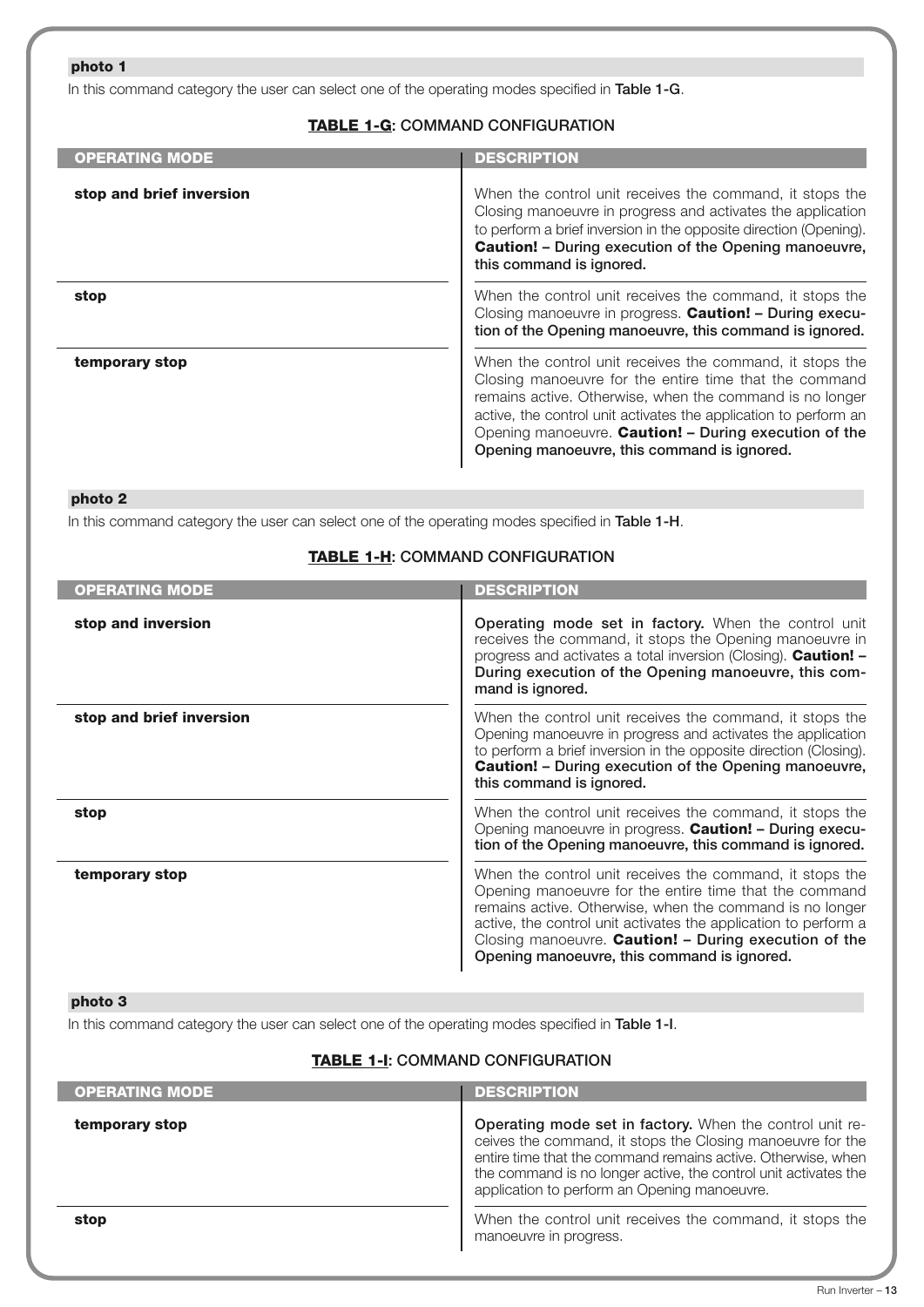# **alt in opening**

In this command category the user can select one of the operating modes specified in **Table 1-L**.

# **TABLE 1-L: COMMAND CONFIGURATION**

| <b>OPERATING MODE</b>   | <b>DESCRIPTION</b>                                                                                                                                                                                                                                |
|-------------------------|---------------------------------------------------------------------------------------------------------------------------------------------------------------------------------------------------------------------------------------------------|
| alt                     | When this type of function is set, when the control unit re-<br>ceives the command, it stops the Opening manoeuvre in<br>progress immediately.                                                                                                    |
| alt and brief inversion | <b>Operating mode set in factory.</b> When the control unit<br>receives the command, it stops the Opening manoeuvre in<br>progress immediately and activates the application to perform<br>a brief inversion in the opposite direction (Closing). |
| alt and inversion       | When the control unit receives the command, it stops the<br>Opening manoeuvre in progress immediately and activates the<br>application to perform a total inversion in the opposite direc-<br>tion (Closing).                                     |

# **alt in closing**

In this command category the user can select one of the operating modes specified in **Table 1-M**.

# **TABLE 1-M: COMMAND CONFIGURATION**

| <b>OPERATING MODE</b>   | <b>DESCRIPTION</b>                                                                                                                                                                                                                           |
|-------------------------|----------------------------------------------------------------------------------------------------------------------------------------------------------------------------------------------------------------------------------------------|
| alt                     | When the control unit receives the command, it stops the<br>Closing manoeuvre in progress.                                                                                                                                                   |
| alt and brief inversion | Operating mode set in factory. When the control unit re-<br>ceives the command, it stops the Closing manoeuvre in<br>progress immediately and activates the application to perform<br>a brief inversion in the opposite direction (Opening). |
| alt and inversion       | When the control unit receives the command, it stops the<br>Closing manoeuvre in progress immediately and activates the<br>application to perform a total inversion in the opposite direc-<br>tion (Opening).                                |

# **obstacle detection in opening**

In this command category the user can select one of the operating modes specified in **Table 1-N**.

# **TABLE 1-N: COMMAND CONFIGURATION**

| <b>OPERATING MODE</b>   | <b>DESCRIPTION</b>                                                                                                                                                                                                                                |
|-------------------------|---------------------------------------------------------------------------------------------------------------------------------------------------------------------------------------------------------------------------------------------------|
| alt                     | When the control unit receives the command, it stops the<br>Opening manoeuvre in progress.                                                                                                                                                        |
| alt and brief inversion | <b>Operating mode set in factory.</b> When the control unit<br>receives the command, it stops the Opening manoeuvre in<br>progress immediately and activates the application to perform<br>a brief inversion in the opposite direction (Closing). |
| alt and inversion       | When the control unit receives the command, it stops the<br>Opening manoeuvre in progress immediately and activates the<br>application to perform a total inversion in the opposite direc-<br>tion (Closing).                                     |

# **obstacle detection in closing**

In this command category the user can select one of the operating modes specified in **Table 1-O**.

# **TABLE 1-O: COMMAND CONFIGURATION**

| <b>OPERATING MODE</b> | <b>I</b> DESCRIPTION <b>I</b>                                                              |
|-----------------------|--------------------------------------------------------------------------------------------|
| alt                   | When the control unit receives the command, it stops the<br>Closing manoeuvre in progress. |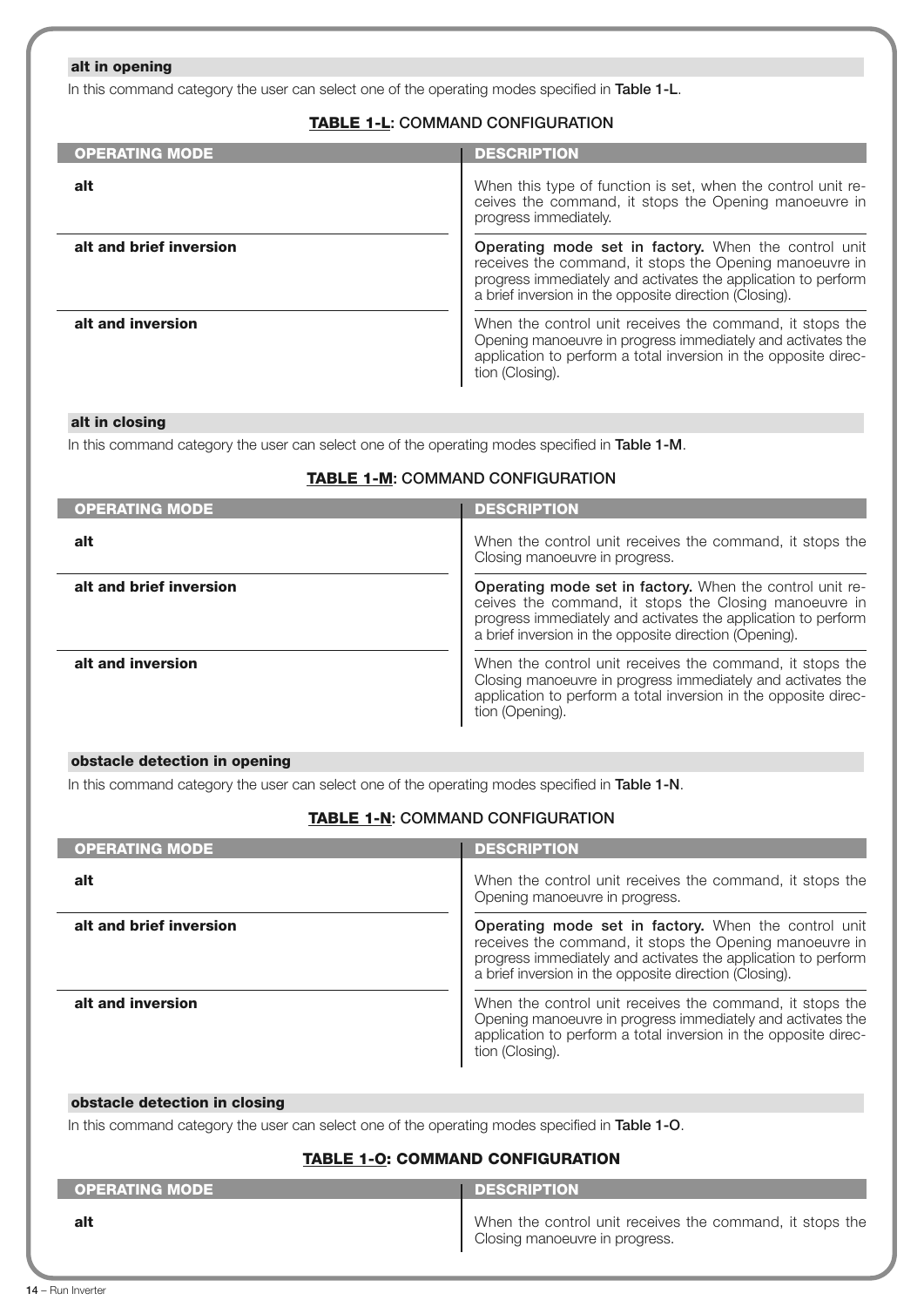| alt and brief inversion | When the control unit receives the command, it stops the<br>Closing manoeuvre in progress immediately and activates the<br>application to perform a brief inversion in the opposite direc-<br>tion (Opening).                                                                             |
|-------------------------|-------------------------------------------------------------------------------------------------------------------------------------------------------------------------------------------------------------------------------------------------------------------------------------------|
| alt and inversion       | <b>Operating mode set in factory.</b> When this type of function is<br>set, when the control unit receives the command, it stops the<br>Closing manoeuvre in progress immediately and activates the<br>application to perform a total inversion in the opposite direc-<br>tion (Opening). |

# **OUTPUT configuration**

This item covers the **functions** available and associable with Outputs 1 (flash) - 2 - 3 present on the control unit of an automation. Each output has various functions as described in a **table** (Table 2, Table 3 etc):

# **output 1 (flash)**

In this output the user can select one of the functions specified in **Table 2**.

# **TABLE 2: OUTPUT CONFIGURATION**

| <b>FUNCTION</b>               | <b>DESCRIPTION</b>                                                                                                                                                                                                                                                                                                                                                                                                              |
|-------------------------------|---------------------------------------------------------------------------------------------------------------------------------------------------------------------------------------------------------------------------------------------------------------------------------------------------------------------------------------------------------------------------------------------------------------------------------|
| $sca$ (= gate open indicator) | The programmed light indicates the operating status of the<br>control unit.<br><b>light off</b> = application in maximum Closing position;<br>slow flashing $=$ application Opening manoeuvre execution<br>phase:<br><b>quick flashing</b> = application Closing manoeuvre execution<br>phase:<br><b>light permanently on</b> = application in maximum Opening<br>position.                                                     |
| gate open                     | The programmed light indicates the operating status of the<br>control unit.<br>light on = application in maximum Opening position;<br><b>light off</b> = application in other positions.                                                                                                                                                                                                                                        |
| gate closed                   | The programmed light indicates the operating status of the<br>control unit.<br><b>light on</b> = application in maximum Closing position;<br><b>light off</b> = application in other positions.                                                                                                                                                                                                                                 |
| maintenance indicator light   | The programmed light indicates the count of manoeuvres<br>completed and therefore the need (or not) for system mainte-<br>nance operations.<br>light on for 2 sec at start of Opening manoeuvre = number<br>of manoeuvres less than 80%;<br>light flashing during execution of entire manoeuvre = num-<br>ber of manoeuvres between 80 and 100%;<br>light always flashing = number of manoeuvres over 100%.                     |
| flashing light                | This function enables the flashing light to indicate execution of<br>a manoeuvre in progress with flashes at regular intervals (0.5)<br>sec ON, 0.5 sec OFF).                                                                                                                                                                                                                                                                   |
| courtesy light                | This function type is ON/OFF. Important - For safety reasons,<br>as the light is not controlled by a timer, use of an adequate light,<br>able to withstand the heat of the light emitted, is recommended.                                                                                                                                                                                                                       |
| electric lock 1               | With this function programmed, when an Opening manoeuvre<br>is performed the electric lock is activated for a time as set in<br>the function "electric lock time - output configuration".                                                                                                                                                                                                                                       |
| suction cup 1                 | With this function programmed, the suction cup is activated<br>when the application is in the maximum Closing position. Note<br>- The suction cup is disabled in all other situations.<br>When the suction cup is disabled, before an Opening manoeu-<br>vre is started, the time interval as programmed in the function<br>"suction cup time - output configuration" is activated, which<br>delays the start of the manoeuvre. |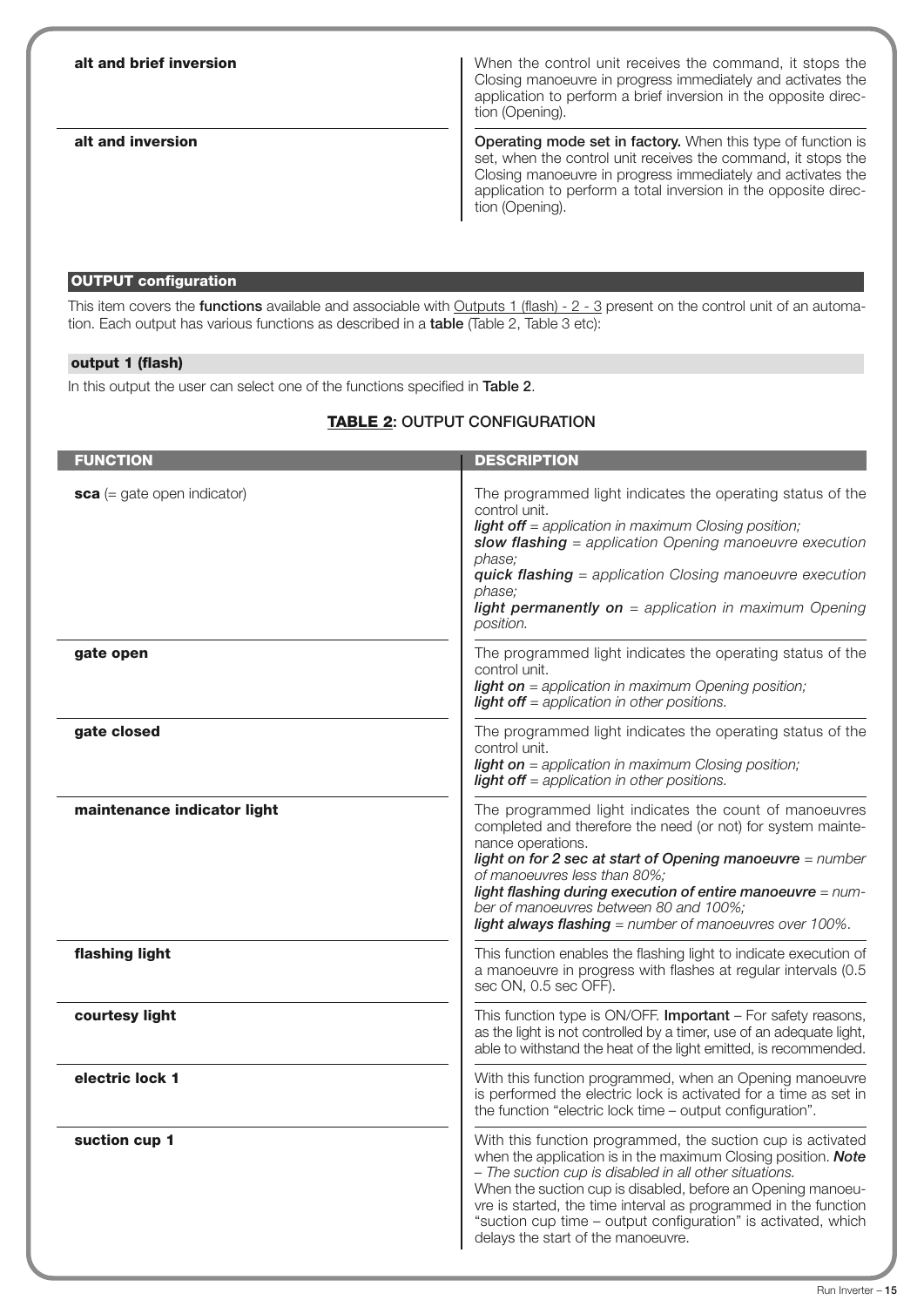| radio channel no.1 | If this radio channel is set for the configuration of output 1<br>(flash), this channel is activated when a command is set with<br>the transmitter. It is useful if installing external devices (for<br>example, an auxiliary light) in the same system to be controlled<br>with a single transmitter.<br><b>WARNING</b> – If this channel is not free on the control unit<br>receiver, as previously memorised with a command, the con-<br>trol unit activates exclusively the programmed output when the<br>channel is activated with the transmitter, ignoring the com-<br>mand to the motor.          |
|--------------------|-----------------------------------------------------------------------------------------------------------------------------------------------------------------------------------------------------------------------------------------------------------------------------------------------------------------------------------------------------------------------------------------------------------------------------------------------------------------------------------------------------------------------------------------------------------------------------------------------------------|
| radio channel no.2 | If this radio channel is set for the configuration of output 1<br>(flash), this channel is activated when a command is set with<br>the transmitter. This mode is useful if installing external devices<br>(for example, an auxiliary light) in the same system to be con-<br>trolled with a single transmitter.<br>WARNING - If this channel is not free on the control unit<br>receiver, as previously memorised with a command, the con-<br>trol unit activates exclusively the programmed output when the<br>channel is activated with the transmitter, ignoring the com-<br>mand to the motor.        |
| radio channel no.3 | If this radio channel is set for the configuration of output 1<br>(flash), this channel is activated when a command is set with<br>the transmitter. This mode is useful if installing external devices<br>(for example, an auxiliary light) in the same system to be con-<br>trolled with a single transmitter.<br><b>WARNING</b> - If this channel is not free on the control unit<br>receiver, as previously memorised with a command, the con-<br>trol unit activates exclusively the programmed output when the<br>channel is activated with the transmitter, ignoring the com-<br>mand to the motor. |
| radio channel no.4 | If this radio channel is set for the configuration of output 1<br>(flash), this channel is activated when a command is set with<br>the transmitter. This mode is useful if installing external devices<br>(for example, an auxiliary light) in the same system to be con-<br>trolled with a single transmitter.<br><b>WARNING</b> - If this channel is not free on the control unit<br>receiver, as previously memorised with a command, the con-<br>trol unit activates exclusively the programmed output when the<br>channel is activated with the transmitter, ignoring the com-<br>mand to the motor. |

# **output 2**

In this output the user can select one of the functions specified in **Table 3**.

# **TABLE 3: OUTPUT CONFIGURATION**

| <b>FUNCTION</b>               | <b>DESCRIPTION</b>                                                                                                                                                                                                                                                                                                                                                          |
|-------------------------------|-----------------------------------------------------------------------------------------------------------------------------------------------------------------------------------------------------------------------------------------------------------------------------------------------------------------------------------------------------------------------------|
| $sca$ (= gate open indicator) | The programmed light indicates the operating status of the<br>control unit.<br><b>light off</b> = application in maximum Closing position;<br>slow flashing $=$ application Opening manoeuvre execution<br>phase:<br><b>quick flashing</b> = application Closing manoeuvre execution<br>phase:<br><b>light permanently on</b> = application in maximum Opening<br>position. |
| gate open                     | The programmed light indicates the operating status of the<br>control unit.<br><b>light on</b> = application in maximum Opening position;<br><b>light off</b> = application in other positions.                                                                                                                                                                             |
| gate closed                   | The programmed light indicates the operating status of the<br>control unit.<br><b>light on</b> = application in maximum Closing position;<br><b>light off</b> = application in other positions.                                                                                                                                                                             |
| maintenance indicator light   | The programmed light indicates the count of manoeuvres                                                                                                                                                                                                                                                                                                                      |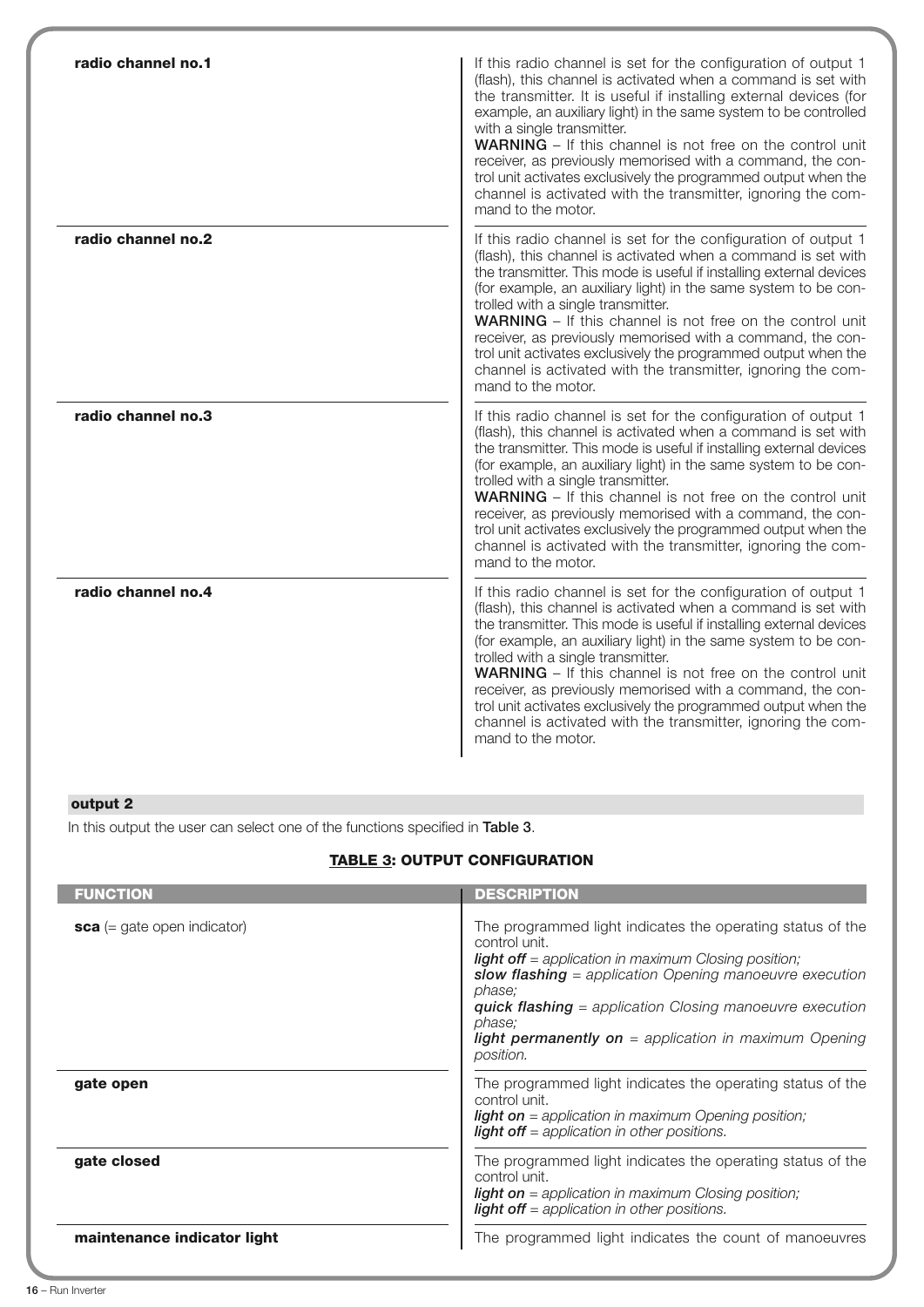|                    | completed and therefore the need (or not) for system mainte-<br>nance operations.<br>light on for 2 sec at start of Opening manoeuvre $=$ number<br>of manoeuvres less than 80%;<br>light flashing during execution of entire manoeuvre = num-<br>ber of manoeuvres between 80 and 100%;<br><b>light always flashing</b> = number of manoeuvres over 100%.                                                                                                                                                                                                                                                                        |
|--------------------|-----------------------------------------------------------------------------------------------------------------------------------------------------------------------------------------------------------------------------------------------------------------------------------------------------------------------------------------------------------------------------------------------------------------------------------------------------------------------------------------------------------------------------------------------------------------------------------------------------------------------------------|
| flashing light     | This function enables the flashing light to indicate execution of<br>a manoeuvre in progress with flashes at regular intervals (o.5<br>sec ON, 0.5 sec OFF).                                                                                                                                                                                                                                                                                                                                                                                                                                                                      |
| courtesy light     | This function type is ON/OFF. Important - For safety reasons,<br>as the light is not controlled by a timer, use of an adequate light,<br>able to withstand the heat of the light emitted, is recommended.                                                                                                                                                                                                                                                                                                                                                                                                                         |
| electric lock 1    | With this function programmed, when an Opening manoeuvre<br>is performed the electric lock is activated for a time as set in<br>the function "electric lock time - output configuration".<br>Output active 24 Vdc / max 4 W                                                                                                                                                                                                                                                                                                                                                                                                       |
| suction cup 1      | With this function programmed, the suction cup is activated<br>when the application is in the maximum Closing position. Note<br>- The suction cup is disabled in all other situations.<br>When the suction cup is disabled, before an Opening manoeu-<br>vre is started, the time interval as programmed in the function<br>"suction cup time - output configuration" is activated, which<br>delays the start of the manoeuvre.                                                                                                                                                                                                   |
| radio channel no.1 | If this radio channel is set for the configuration of output 1<br>(flash), this channel is activated when a command is set with<br>the transmitter. It is useful if installing external devices (for<br>example, an auxiliary light) in the same system to be controlled<br>with a single transmitter.<br><b>WARNING</b> - If this channel is not free on the control unit<br>receiver, as previously memorised with a command, the con-<br>trol unit activates exclusively the programmed output when the<br>channel is activated with the transmitter, ignoring the com-<br>mand to the motor.<br>Output active 24Vdc / max 4 W |
| radio channel no.2 | If this radio channel is set for the configuration of output 1<br>(flash), this channel is activated when a command is set with<br>the transmitter. It is useful if installing external devices (for<br>example, an auxiliary light) in the same system to be controlled<br>with a single transmitter.<br><b>WARNING</b> – If this channel is not free on the control unit<br>receiver, as previously memorised with a command, the con-<br>trol unit activates exclusively the programmed output when the<br>channel is activated with the transmitter, ignoring the com-<br>mand to the motor.<br>Output active 24Vdc / max 4 W |
| radio channel no.3 | If this radio channel is set for the configuration of output 1<br>(flash), this channel is activated when a command is set with<br>the transmitter. It is useful if installing external devices (for<br>example, an auxiliary light) in the same system to be controlled<br>with a single transmitter.<br><b>WARNING</b> – If this channel is not free on the control unit<br>receiver, as previously memorised with a command, the con-<br>trol unit activates exclusively the programmed output when the<br>channel is activated with the transmitter, ignoring the com-<br>mand to the motor.<br>Output active 24Vdc / max 4 W |
| radio channel no.4 | If this radio channel is set for the configuration of output 1<br>(flash), this channel is activated when a command is set with<br>the transmitter. It is useful if installing external devices (for<br>example, an auxiliary light) in the same system to be controlled<br>with a single transmitter.<br><b>WARNING</b> – If this channel is not free on the control unit receiv-<br>er, as previously memorised with a command, the control unit<br>activates exclusively the programmed output when the channel<br>is activated with the transmitter, ignoring the command to the<br>motor.<br>Output active 24Vdc / max 4 W   |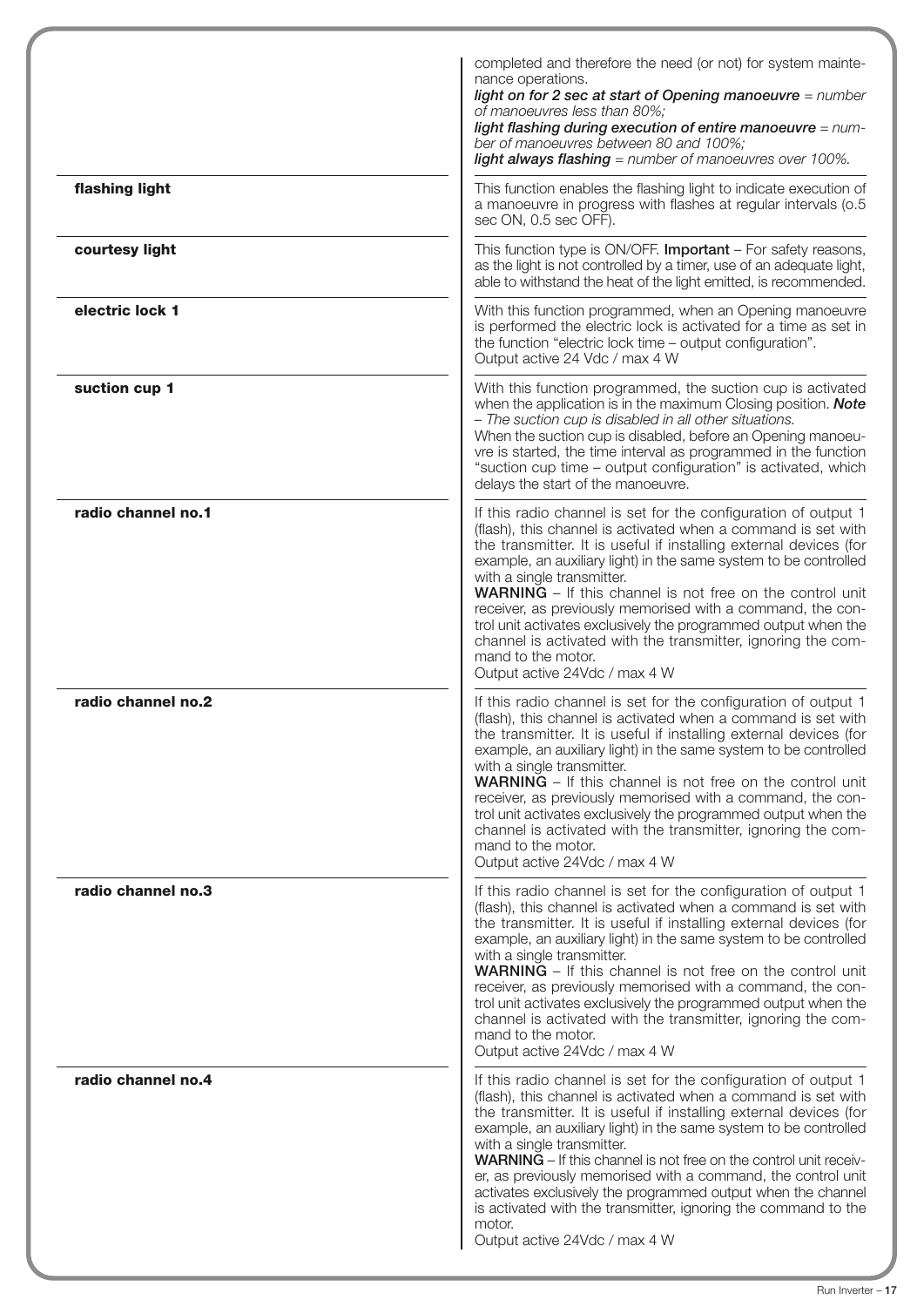# **electric lock time**

This parameter is expressed in seconds and can be set with a value from 0.1 to 10 sec.; the factory setting is 2 sec. This function enables programming on the Control unit of the required time interval to pass between the end of a Closing manoeuvre and the start of an Opening manoeuvre.

# **suction cup time**

This parameter is expressed in seconds and can be set with a value from 0.1 to 10 sec.; the factory setting is 2 sec. This function enables programming on the Control unit of the required time interval to pass between the end of a Closing manoeuvre and the start of an Opening manoeuvre, when the suction cup is detached.

# **courtesy light time**

This parameter is expressed in seconds and can be set with a value from 0 to 250 seconds; the factory setting is 60 seconds. This function enables programming of the required time for which the courtesy light remains lit both on the control unit and on output 1 (flash).

# **DIAGNOSTICS**

# **inputs / outputs**

This function enables the display of the operating status of all inputs and outputs present on the control unit. The functions of the inputs and outputs are described in **Table 4**.

# **TABLE 4: input/output DIAGNOSTICS**

| <b>FUNCTION</b>                                                                                                          | <b>DESCRIPTION</b>                                                                                                                                                                                                                                                                                                                                           |
|--------------------------------------------------------------------------------------------------------------------------|--------------------------------------------------------------------------------------------------------------------------------------------------------------------------------------------------------------------------------------------------------------------------------------------------------------------------------------------------------------|
| Diagnosis 1 - IN                                                                                                         |                                                                                                                                                                                                                                                                                                                                                              |
| <b>RADIO INPUTS (On / Off):</b><br><b>Channel 1</b><br>Channel 2<br>Channel 3<br>Channel 4<br><b>SERIAL RADIO INPUTS</b> | Indicates when radio receiver channel 1 is active.<br>Indicates when radio receiver channel 2 is active.<br>Indicates when radio receiver channel 3 is active.<br>Indicates when radio receiver channel 4 is active.<br>Indicates when the control unit receives a serial command via BusT4<br>from a radio receiver; these commands range from minimum 1 to |
|                                                                                                                          | maximum 15.                                                                                                                                                                                                                                                                                                                                                  |
| <b>BOARD KEYS:</b><br>no. 1<br>no. 2<br>no. 3                                                                            | Indicates when key 1 is pressed $(=$ OPEN $)$ on the control unit.<br>Indicates when key 2 is pressed (= STOP) on the control unit.<br>Indicates when key $3$ is pressed (= CLOSE) on the control unit.                                                                                                                                                      |
| <b>DIRECTION SELECTOR</b>                                                                                                | Indicates the operating status of the selector for the direction of a<br>manoeuvre performed by the application.                                                                                                                                                                                                                                             |
| <b>INPUT STATUS</b><br>inp 1<br>inp <sub>2</sub><br>inp <sub>3</sub><br>inp alt                                          | Indicates when input 1 is active.<br>Indicates when input 2 is active.<br>Indicates when input 3 is active.<br>Indicates when the alt input is active.                                                                                                                                                                                                       |
| <b>ALT CONFIGURATION</b>                                                                                                 | Indicates the type of connection on the alt terminal. Connection<br>types are: not configured; NC; NO; 1 8K2 resistive edge; 2 8K2 resis-<br>tive edges; 1 OSE optical edge; out of range.                                                                                                                                                                   |
| <b>MOTOR 1 (On / Off):</b><br>Limit switch on opening<br>Limit switch on closing                                         | Indicates when motor 1 reaches the maximum opening position.<br>Indicates when motor 1 reaches the maximum closing position.                                                                                                                                                                                                                                 |
| <b>MANOEUVRE THRESHOLD:</b>                                                                                              | Indicates the operating status of the manoeuvre limiter, expressed in<br>levels:<br>Level 1: OK;                                                                                                                                                                                                                                                             |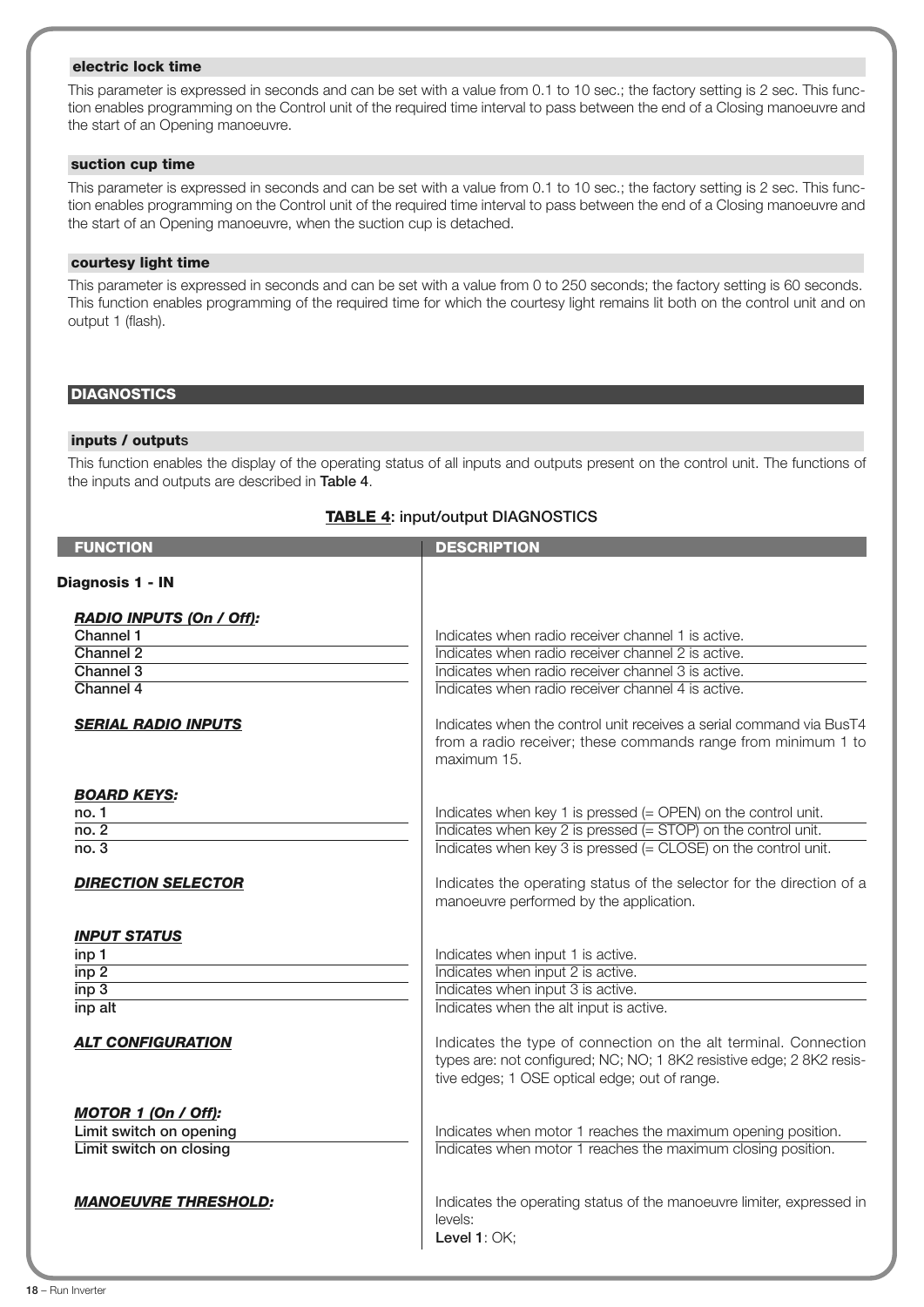|                                                          | Level 2: THRESHOLD 1; the manoeuvre is started with a 2 second<br>delay;<br>Level 3: THRESHOLD 2; the manoeuvre is started with a 5 second<br>delay;<br>Level 4: MOTOR ALARM; the manoeuvre is only enabled with the<br>hold-to-run control. |
|----------------------------------------------------------|----------------------------------------------------------------------------------------------------------------------------------------------------------------------------------------------------------------------------------------------|
| <b>LAST 8 MANOEUVRES</b>                                 | Indicates any malfunctions occurring during normal operation of the<br>application, showing the last 8 manoeuvres completed.                                                                                                                 |
| <b>AUTOMATIC OPENING</b>                                 | Indicates if this function is active.                                                                                                                                                                                                        |
| <b>Diagnosis 1 - OUT</b>                                 |                                                                                                                                                                                                                                              |
| <b>GENERAL DATA:</b><br>Stand-by<br><b>Motor heating</b> | Indicates when the automation is in the standby status.<br>Indicates that the "motor heating" function is active.                                                                                                                            |
| <b>POWER SUPPLY:</b>                                     | Indicates the type of mains voltage: 50 hz or 60 hz.                                                                                                                                                                                         |
| <b>MEMORY ERROR:</b><br>Rego                             | Indicates whether there is an error in the memorised data on the con-<br>trol unit regarding settable parameters.                                                                                                                            |
| <b>Functions</b>                                         | Indicates whether there is an error in the memorised data regarding<br>the functions programmable with Oview.                                                                                                                                |
| <b>Alt</b>                                               | Indicates whether there is an error in the memorised data regarding<br>the configuration of the alt input.                                                                                                                                   |
| <b>Bluebus</b>                                           | Indicates whether there is an error in the memorised data regarding<br>the configuration of the devices connected to the bluebus input.                                                                                                      |
| <b>Positions</b>                                         | Indicates whether there is an error in the memorised data regarding<br>positions.                                                                                                                                                            |
| <b>ENCODER STATUS:</b><br>Abs M1                         | Indicates whether there is a reading error or operating malfunction on<br>the absolute encoder of motor 1.                                                                                                                                   |
| <b>OUTPUTS:</b><br>Suction cup Out                       | Indicates when the suction cup is active.                                                                                                                                                                                                    |
| Out 1                                                    | Indicates when output 1 is active. Caution - 12/24 Vdc voltage present.                                                                                                                                                                      |
| Out 2                                                    | Indicates when output 2 is active. Caution - 24 Vdc voltage present.                                                                                                                                                                         |
| Out M1                                                   | Indicates when motor 1 is in operation.                                                                                                                                                                                                      |
| <b>ALARMS:</b><br>Out 1 overload<br>Out 2 overload       | Indicates an electrical overload or short circuit on output 1 or on the<br>courtesy light of the control unit.<br>Indicates an electrical overload or short circuit on output 2.                                                             |
| M1 high overtravel                                       | Indicates that the absolute encoder of motor 1 is in a position close to                                                                                                                                                                     |
|                                                          | the maximum limit (100%), over which the motor does not function.                                                                                                                                                                            |

# **other parameters**

This function enables display of the operating status of some parameters measured by the control unit. These parameters are described in **Table 5**.

# **TABLE 5: DIAGNOSTICS of other parameters**

| <b>PARAMETER</b>                                           | <b>DESCRIPTION</b>                                                                                                    |
|------------------------------------------------------------|-----------------------------------------------------------------------------------------------------------------------|
| <b>Diagnostics 2</b>                                       |                                                                                                                       |
| <b>VARIOUS PARAMETERS:</b><br>Courtesy light<br>Pause time | Indicates the timer for shutoff of the courtesy light.<br>Indicates the timer for counting the pause time between one |
| Temperature                                                | manoeuvre and the next.<br>Indicates the temperature of the motor, measured by the control unit.                      |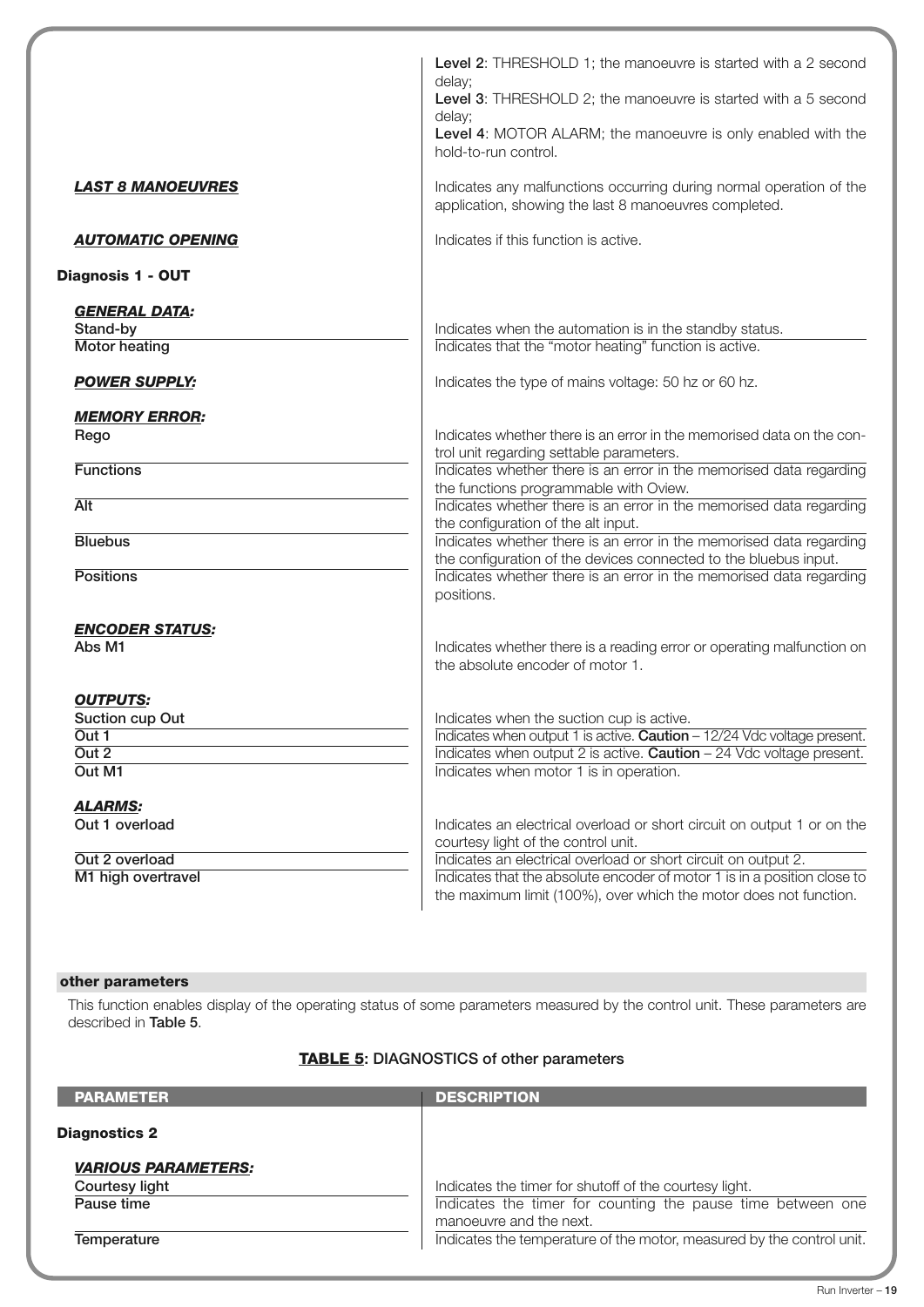| Service voltage    | Indicates the voltage supplied to external devices.                                                                                                              |
|--------------------|------------------------------------------------------------------------------------------------------------------------------------------------------------------|
| Bus medium current | Indicates the current absorption of the devices connected to the<br>bluebus output, calculated as a percentage.                                                  |
| <b>MOTOR 1:</b>    |                                                                                                                                                                  |
| Torque             | Indicates the torque generated by motor 1 during the manoeuvre,<br>calculated as a percentage.                                                                   |
| Speed              | Indicates the speed of motor 1 during the manoeuvre, calculated as<br>a percentage.                                                                              |
| Voltage            | Indicates the mean voltage to be supplied to motor 1 during the<br>manoeuvre, calculated as a percentage.                                                        |
| Position           | Indicates the physical position of the encoder, calculated as a per-<br>centage: the values 0% and 100% correspond to the physical travel<br>limits of the gate. |

# **bluebus device diagnostics**

This function enables the display of the device type, operating status, and configuration of the devices connected to the Bluebus output. These parameters are described in **Table 6**.

# **TABLE 6: DIAGNOSTICS of bluebus devices**

| <b>PARAMETER</b>        | <b>DESCRIPTION</b>                                                                                                               |
|-------------------------|----------------------------------------------------------------------------------------------------------------------------------|
| <b>Bluebus</b>          |                                                                                                                                  |
| <b>PHOTOCELLS:</b>      |                                                                                                                                  |
| <b>PHOTO</b>            | Indicates whether the photocell is present, the relative operating sta-                                                          |
|                         | tus and the correct memorisation in the control unit.                                                                            |
| <b>PHOTO II</b>         | Indicates whether the photocell is present, the relative operating sta-                                                          |
|                         | tus and the correct memorisation in the control unit.                                                                            |
| PHOTO <sub>1</sub>      | Indicates whether the photocell is present, the relative operating sta-                                                          |
|                         | tus and the correct memorisation in the control unit.                                                                            |
| PHOTO 1 II              | Indicates whether the photocell is present, the relative operating sta-                                                          |
| PHOTO <sub>2</sub>      | tus and the correct memorisation in the control unit.<br>Indicates whether the photocell is present, the relative operating sta- |
|                         | tus and the correct memorisation in the control unit.                                                                            |
| PHOTO 2 II              | Indicates whether the photocell is present, the relative operating sta-                                                          |
|                         | tus and the correct memorisation in the control unit.                                                                            |
| PHOTO <sub>3</sub>      | Indicates whether the photocell is present, the relative operating sta-                                                          |
|                         | tus and the correct memorisation in the control unit.                                                                            |
| FTA                     | Indicates whether the sensitive edge is present, the relative operating                                                          |
|                         | status and the correct memorisation in the control unit.                                                                         |
| FTB                     | Indicates whether the sensitive edge is present, the relative operating                                                          |
|                         | status and the correct memorisation in the control unit.                                                                         |
| FT C                    | Indicates whether the sensitive edge is present, the relative operating                                                          |
|                         | status and the correct memorisation in the control unit.                                                                         |
| <b>OPEN PHOTO</b>       | Indicates whether the control photocell is present, the relative oper-                                                           |
|                         | ating status and the correct memorisation in the control unit.                                                                   |
| <b>OPEN PHOTO II</b>    | Indicates whether the control photocell is present, the relative oper-                                                           |
|                         | ating status and the correct memorisation in the control unit.                                                                   |
| <b>COMMANDS:</b>        |                                                                                                                                  |
| CMD <sub>1</sub>        | Indicates whether the control photocell is present, the relative oper-                                                           |
|                         | ating status and the correct memorisation in the control unit.                                                                   |
| CMD <sub>2</sub>        | Indicates whether the control photocell is present, the relative oper-                                                           |
|                         | ating status and the correct memorisation in the control unit.                                                                   |
| $\overline{CMD}$ 3      | Indicates whether the control photocell is present, the relative oper-                                                           |
|                         | ating status and the correct memorisation in the control unit.                                                                   |
| $\overline{CMD4}$       | Indicates whether the control photocell is present, the relative oper-                                                           |
|                         | ating status and the correct memorisation in the control unit.                                                                   |
| <b>OTHERS:</b>          |                                                                                                                                  |
| <b>GATE</b>             | Indicates the operating status of the application.                                                                               |
| <b>BLOCK AUTOMATION</b> | Indicates when the automation is blocked following a "Block" command.                                                            |
|                         |                                                                                                                                  |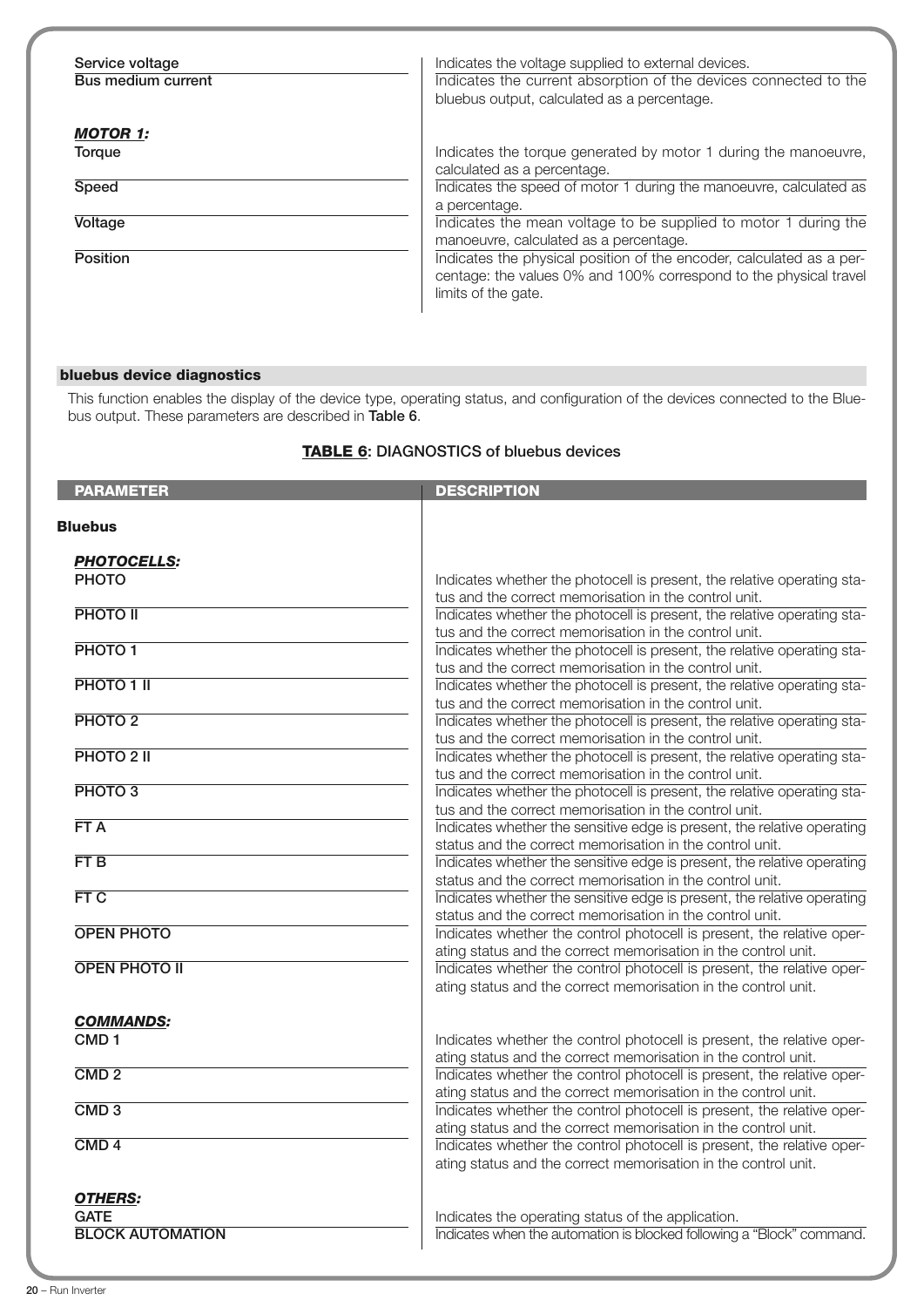| <b>MEMORY</b><br><b>BUS</b><br><b>STAND-BY</b> | Indicates a problem regarding the data related to bluebus devices,<br>memorised in the control unit.<br>Indicates whether there is a short circuit on the bluebus output.<br>Indicates when the control unit is in standby status.                                                           |
|------------------------------------------------|----------------------------------------------------------------------------------------------------------------------------------------------------------------------------------------------------------------------------------------------------------------------------------------------|
| <b>OTHER DEVICES:</b><br><b>COURTESY LIGHT</b> | Indicates whether the control device is present, the relative operating<br>status and whether it is memorised correctly in the control unit.                                                                                                                                                 |
| <b>SUCTION CUP</b><br><b>LOCK</b>              | Indicates whether the control device is present, the relative operating<br>status and whether it is memorised correctly in the control unit.<br>Indicates whether the control device is present, the relative operating<br>status and whether it is memorised correctly in the control unit. |

# **MAINTENANCE**

#### **mode**

This function enables programming of the type, and method of managing the control unit maintenance phase. There are two application modes:

❏ *automatic – When this mode is set, the "partial counter" (number of manoeuvres completed after maintenance) is updated automatically according to the duration of the manoeuvres performed and the force applied on the motor;* ❏ *manual – When this mode is set, the "partial count" is updated according to the number of manoeuvres performed.*

# **manual alarm threshold**

A value from 0 to 16777215 (manoeuvres) can be assigned to this parameter; if the mode is set to manual, the factory setting of the parameter is 10000 (manoeuvres).

This function enables programming of a reference limit, over which automation maintenance is required.

# **partial count**

This function enables the user to check the number of manoeuvres performed by an automation since the last maintenance procedure on the latter.

#### **delete maintenance**

This parameter type is ON / OFF; the factory setting is "OFF". This function enables deletion of the "partial count" value; this is required after performing maintenance on the automation.